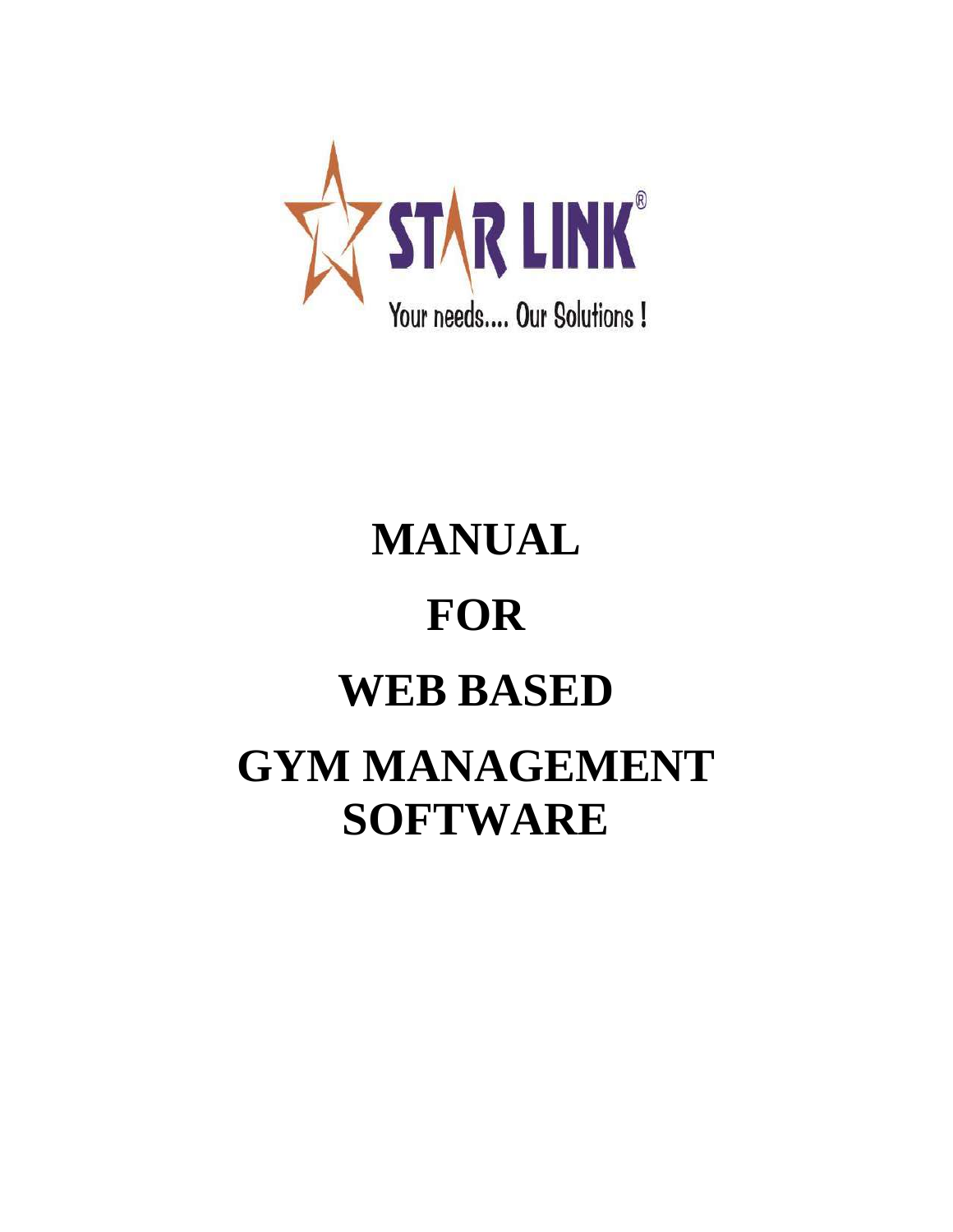## **INDEX:**

## **INTRODUCTION**

- Gym Master
- Category Master
- Location Master
- Machine Master
- Member Master
- Event Master
- Measurement History
- Fee Submission
- Register Card/Finger
- Access Permission
- Machine Status
- User Permissions
- Query Analyzer
- View Attendance
- Change/Forget Password
- Finger Setup
- Report
- Log Out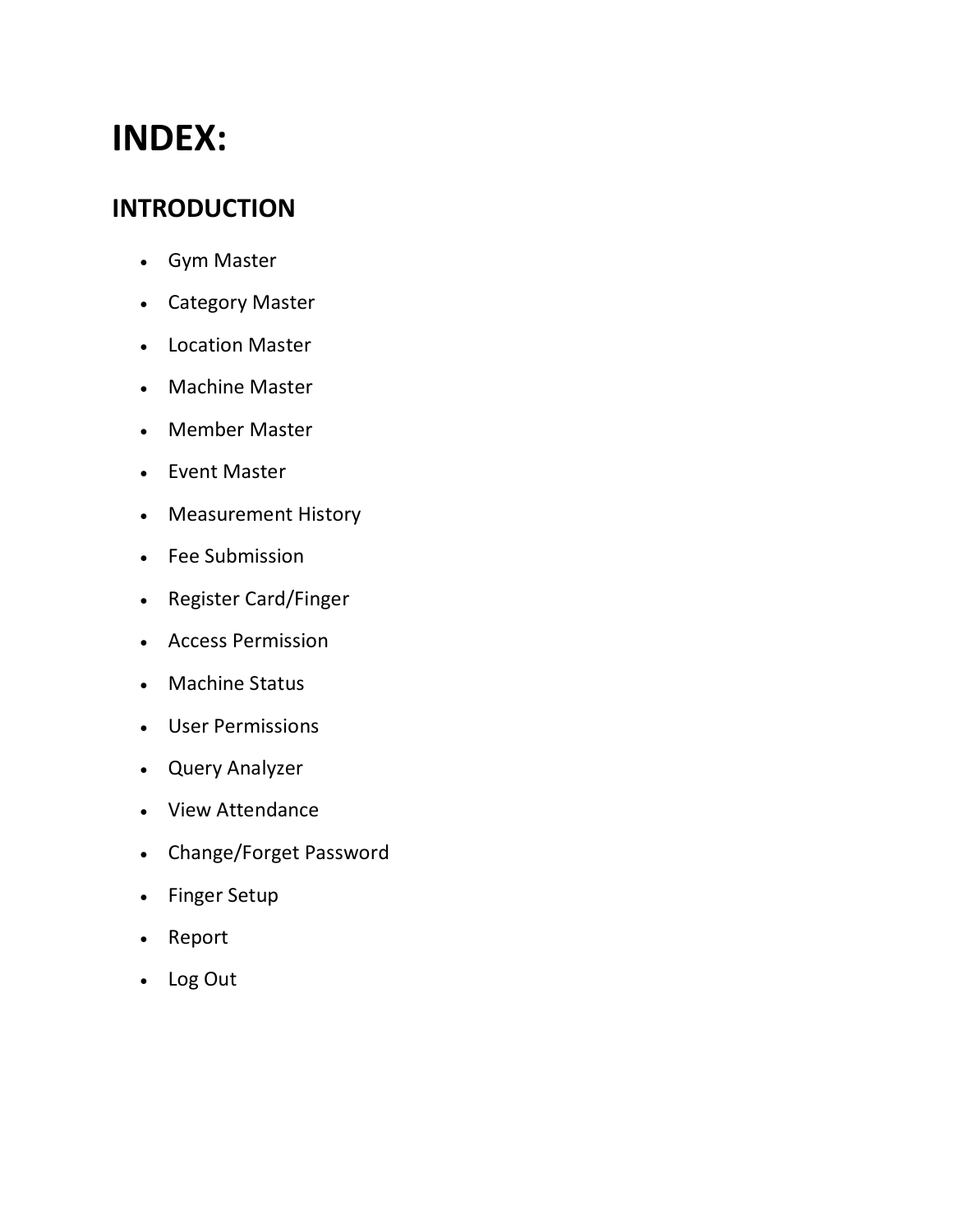## **Gym Master:**

Home page shows the list of gym/club enrolled with attributes like:

- Action
- $\bullet$  ID
- Gym/Club Name
- Short Name
- Address
- Active

| GYM Name:                                     |                      | GYM Id:                              |            | <b>Search</b> | All           |
|-----------------------------------------------|----------------------|--------------------------------------|------------|---------------|---------------|
|                                               |                      |                                      |            |               |               |
| Action                                        | Id                   | CompanyName                          | Short Name | Address       | Active        |
| 区盲                                            | 13                   | 1234                                 |            | fdsf          | $\mathbb {Y}$ |
| 区面                                            | $\,$ 8 $\,$          | CO1                                  |            | gdegdf        | Y             |
| 区面                                            | $\overline{7}$       | FairPortal                           | FP.        | Gurgao        | Ý             |
| 区面                                            | 14                   | fourteen                             |            | 14            | Y             |
| 区章                                            | $\ddot{\phantom{1}}$ | INDIA YAMAHA MOTOR PVT LTD - CHENNAI | Star link  | Okhla Phase-1 | $\mathbf Y$   |
| 区章                                            | 9                    | <b>MCA</b>                           |            | Bhopal        | Y.            |
| 図書                                            | 15 <sub>15</sub>     | Ram                                  | gfh        | gfnfg         | Y             |
| 区面                                            | 10                   | Starlink                             | Star       | Okhala        | Ÿ.            |
| 区直                                            | 16                   | test                                 |            | okhala        | Ÿ             |
| 区直                                            | 11                   | <b>Test Company</b>                  | Test       | Test          | Y.            |
| $\begin{array}{c c} \hline 1 & 2 \end{array}$ |                      |                                      |            |               |               |

New entry can be made with gym master by clicking on add new, basic information of institution should be filled.

Fields are:

- Gym code
- Gym/Club name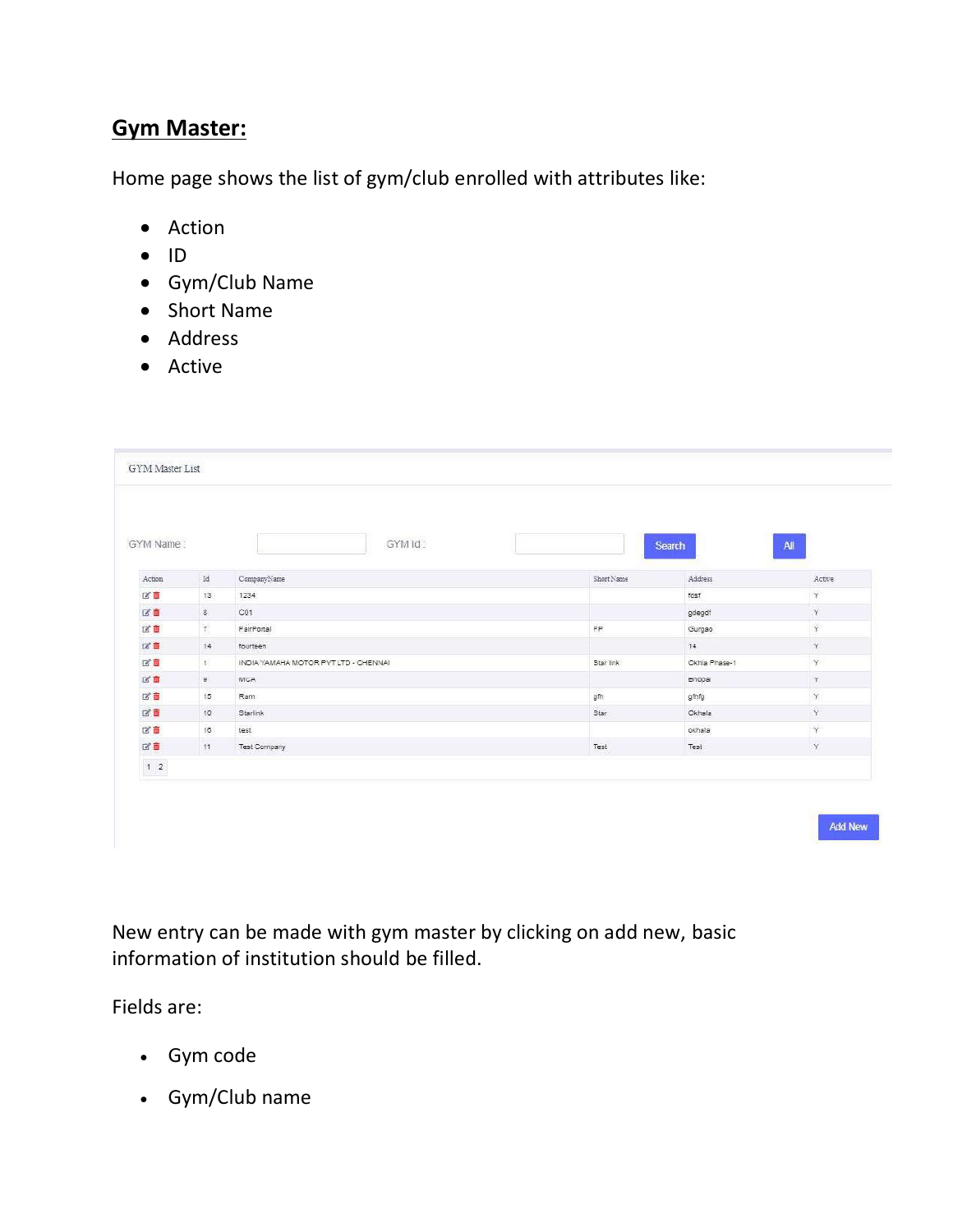- Short name
- Address
- Description
- Remarks
- Email-id

This data saved with a unique ID. Please mark check on "Auto Download New Register Finger". Also ensure mark at least 1 check at BY GYM/CLUB, BY LOCATION or BY CATEGORY.

| GYM Master    |                                                            |            |     |
|---------------|------------------------------------------------------------|------------|-----|
| GYM Code      | 17                                                         | Vis Active |     |
| GYM Name:     |                                                            |            |     |
| Short Name:   |                                                            |            |     |
| Address *     |                                                            |            |     |
| Description : |                                                            |            |     |
| Remarks:      |                                                            |            |     |
| Ernail-Id:    |                                                            | Add        | Det |
|               |                                                            |            |     |
|               |                                                            |            |     |
|               |                                                            | $\Delta$   |     |
|               | (All below points are used only for client Mode Machine).  |            |     |
|               | @Auto Download New Register Finger                         |            |     |
|               | Auto Update New Register finger in Coresspondence Machine: |            |     |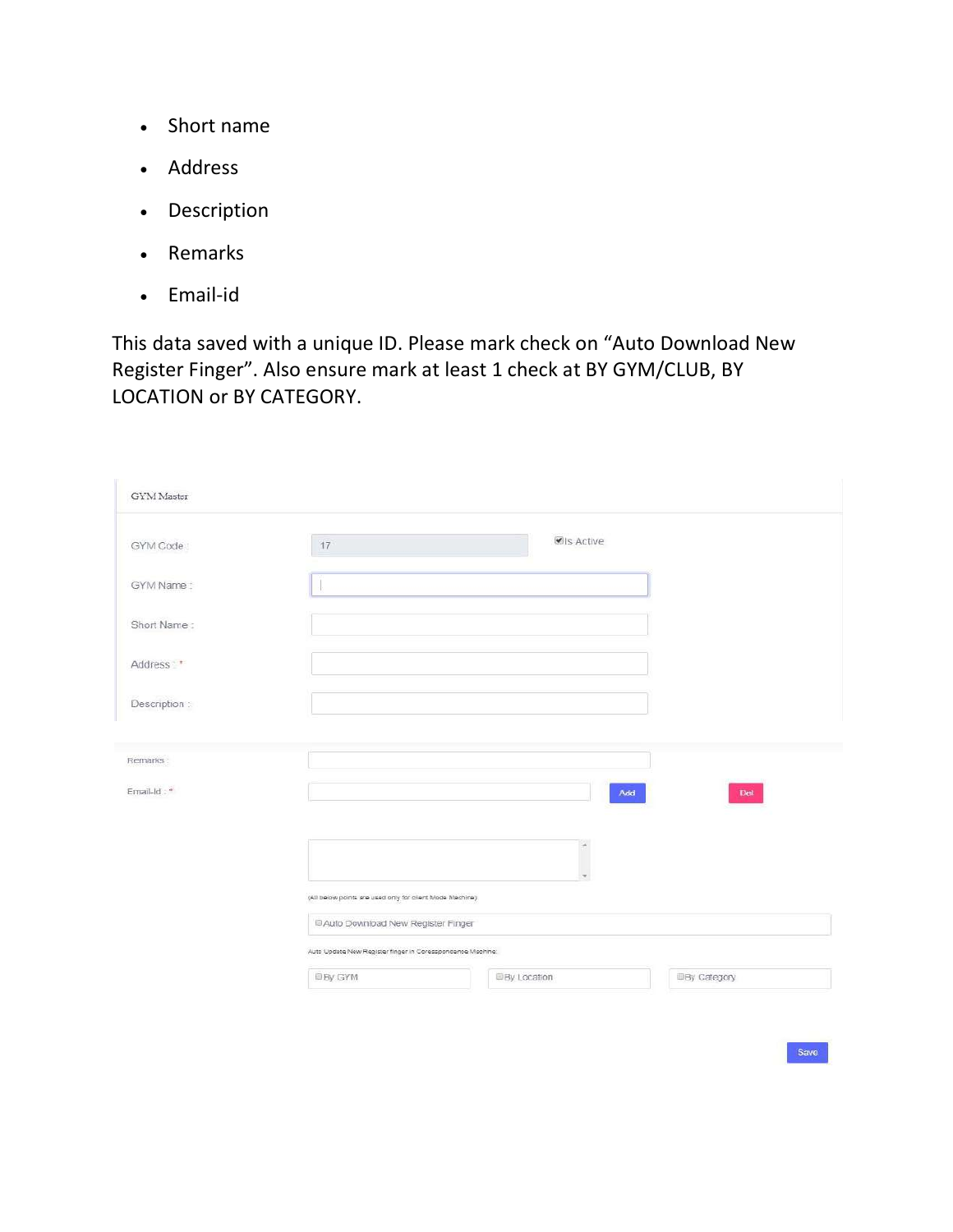## **Category Master:**

To categorize the gym members into different category. For instance:

- Male
- Female
- Senior Citizen

It contains options like:

- Category Name
- Category Id

|                         |                         | Category Id:            | All<br>Search           |
|-------------------------|-------------------------|-------------------------|-------------------------|
|                         |                         |                         |                         |
| Action                  |                         | Category Id             | Category Name           |
| 啓                       | 面                       | œ.                      | BD Prod-Assembly        |
| $\overline{\mathbb{R}}$ | 商                       | $\overline{\mathbf{2}}$ | <b>BD Prod-Painting</b> |
| $\mathbb{Z}$            | $\overline{\mathbf{u}}$ | $\mathbf{3}$            | BD Prod-Welding         |
| $\square$               | 面                       | $\circ$                 | <b>BD Prodn</b>         |
| $\overrightarrow{a}$    | 清                       | $\overline{4}$          | EG Prod-Casting         |
| $\Box$                  | 西                       | 5                       | EG Prod-Machining       |
| $\overline{\omega}$     | 商                       | 10                      | EG Prodn                |
| 12                      | 査                       | 18                      | Factory-ADMIN           |
| <b>C</b>                | 庙                       | $23\,$                  | female                  |
| $\alpha$                | 市                       | 18                      | FINANCE                 |
| 123                     |                         |                         |                         |

Add New

| Category Master  |               |      |
|------------------|---------------|------|
| Category Master  |               |      |
| Category Id:     | 25            |      |
| Category Name: * | sourav prasad |      |
|                  |               |      |
|                  |               | Save |
|                  |               |      |

#### To add a New Id and name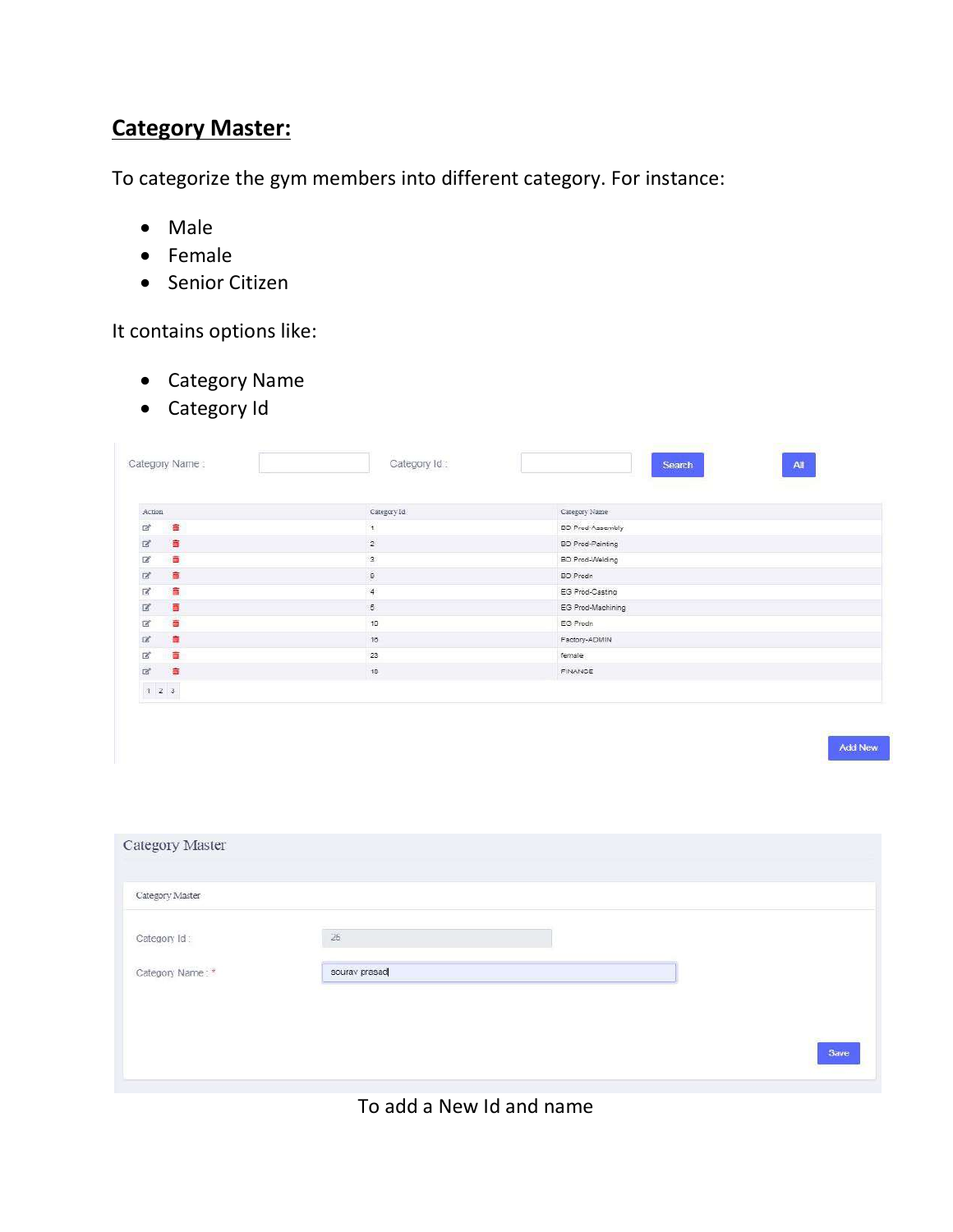## **Location Master:**

It is used to enter the different location details. Fields are:

- Location Id
- Location name
- Description

|                |                | Please search the Location either by Location id or by Name: |                              |                                          |
|----------------|----------------|--------------------------------------------------------------|------------------------------|------------------------------------------|
|                | Location Name: |                                                              | Location Id:                 | $\mathbf{A}\mathbf{II}$<br><b>Search</b> |
| Action         |                | Location Id                                                  | Location Name                | Description                              |
| <b>B</b>       | 啬              | 10                                                           | 10                           | ten                                      |
| 区              | 市              | $\overline{7}$                                               | Bhagwanpur                   | Sweet Home                               |
| $\mathbb{Z}^2$ | 商              | $\sqrt{2}$                                                   | FARIDABAD, HARYANA           | Test                                     |
| 团              | 盲              | $\ddagger$                                                   | IYM-CHENNAI PLANT, CHENNAI   |                                          |
| 筐              | Ġ              | $\mathbf 8$                                                  | Kanpur                       | Kanpur                                   |
| 國              | 市              | $\delta$                                                     | LCD1                         | mp                                       |
| 筐              | 商              | $\overline{\mathbf{3}}$                                      | MRC NAGAR, Sales HO, CHENNAI | sdfsd                                    |
| 図              | 童              | 6                                                            | muz                          | Home1                                    |
| ß              | 亩              | $\overline{4}$                                               | SURAJPUR, GRATER NOIDA, U.P. | looooo                                   |
|                |                |                                                              |                              | helio                                    |

Add New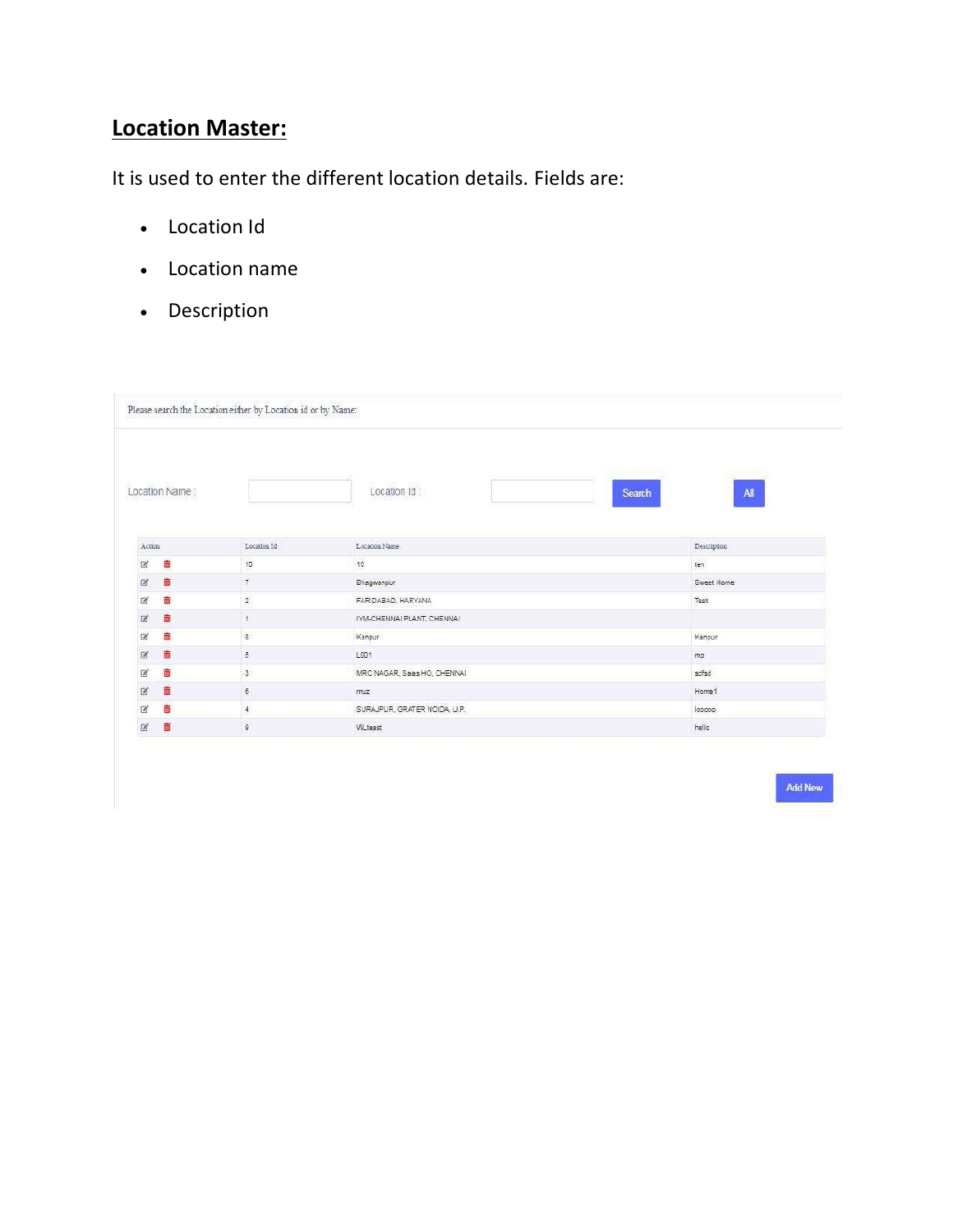| <b>Location Master</b> |                                          |      |
|------------------------|------------------------------------------|------|
| Location Master        |                                          |      |
| Location Id:           | $11$                                     |      |
| Location Name: *       | Janak Puri                               |      |
| Description:           | Banwic Unisex Gym, capactly of 50 people |      |
|                        |                                          |      |
|                        |                                          |      |
|                        |                                          |      |
|                        |                                          | Save |

To add new location with description

## **Machine Master:**

You can search the machine by:

- Gym/Club Name
- Department
- Location
- Machine no.
- Machine name
- Check box for Registered, Unregistered, Registered, Server mode

| Company:      |                  |                              | Department:  |                         |                                                      | Location:                      |                          |               |  |
|---------------|------------------|------------------------------|--------------|-------------------------|------------------------------------------------------|--------------------------------|--------------------------|---------------|--|
| Machine No:   |                  |                              |              | Machine Name            |                                                      |                                |                          |               |  |
|               | Registered<br>Ø. |                              |              | $\odot$<br>UnRegistered |                                                      |                                | <sup>®</sup> Server Mode |               |  |
|               |                  |                              |              |                         |                                                      |                                |                          |               |  |
| <b>Search</b> |                  |                              |              |                         |                                                      |                                |                          |               |  |
|               |                  | $\mathbf{A}$<br><u> — 19</u> |              |                         |                                                      |                                |                          |               |  |
| Action        | Machine No       | Machine (d)                  | Machine Name | Michine Type            | Ip Address                                           | Company Name                   | Department               | Location Name |  |
| 区面            | Finger           | 67                           | Finger       | Attendance              | 192.169.0.48                                         | Starlink                       | <b>BD Prod-Painting</b>  | Kanpur        |  |
| DF III        | Card             | $^{63}$                      | Card         | Attendance:             | <b>THE AT ESSEE THAT IN THE REAL</b><br>192.166.0.73 | Yamaha Motor<br>Service Center | <b>BD Prod-Painting</b>  | 10            |  |

Add New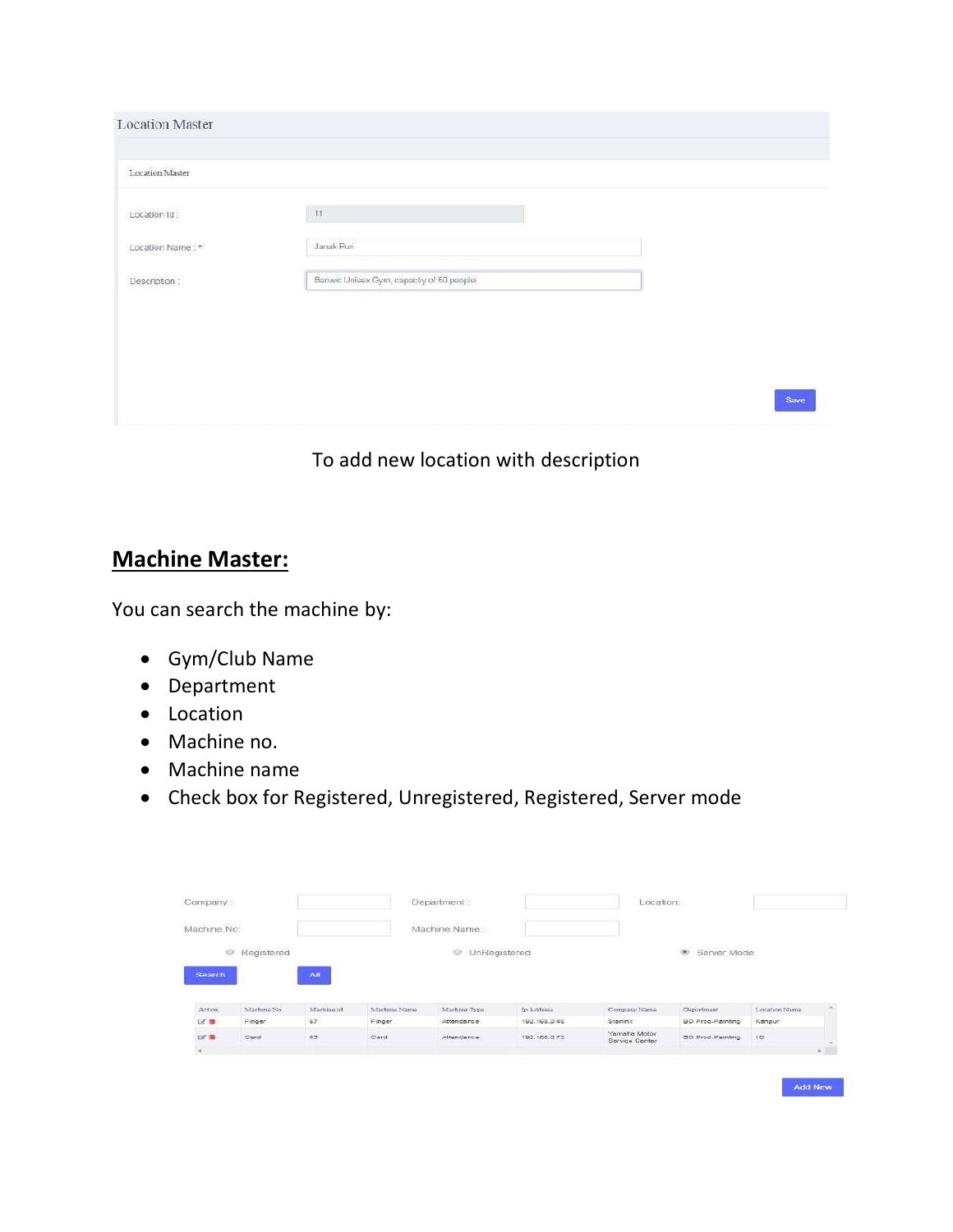While creating machine master, a user has to fill the following information like:

- Machine Id
- Machine no.
- Machine Client/Server mode
- Retention Days (data in machine): to delete old punch data from machine. Keep greater than 30 days
- Department
- Machine name
- Machine type
- Machine IP address
- Model code
- Subnet mask
- Gateway
- Company
- Location
- Last download flag
- Port
- Is enable
- Is bio-metric
- Validity
- Check box for Emp. type, Name, Card No., Pin, Finger & SNR to send masking as per machine settings.
- Masking, purging check box as per settings required for service.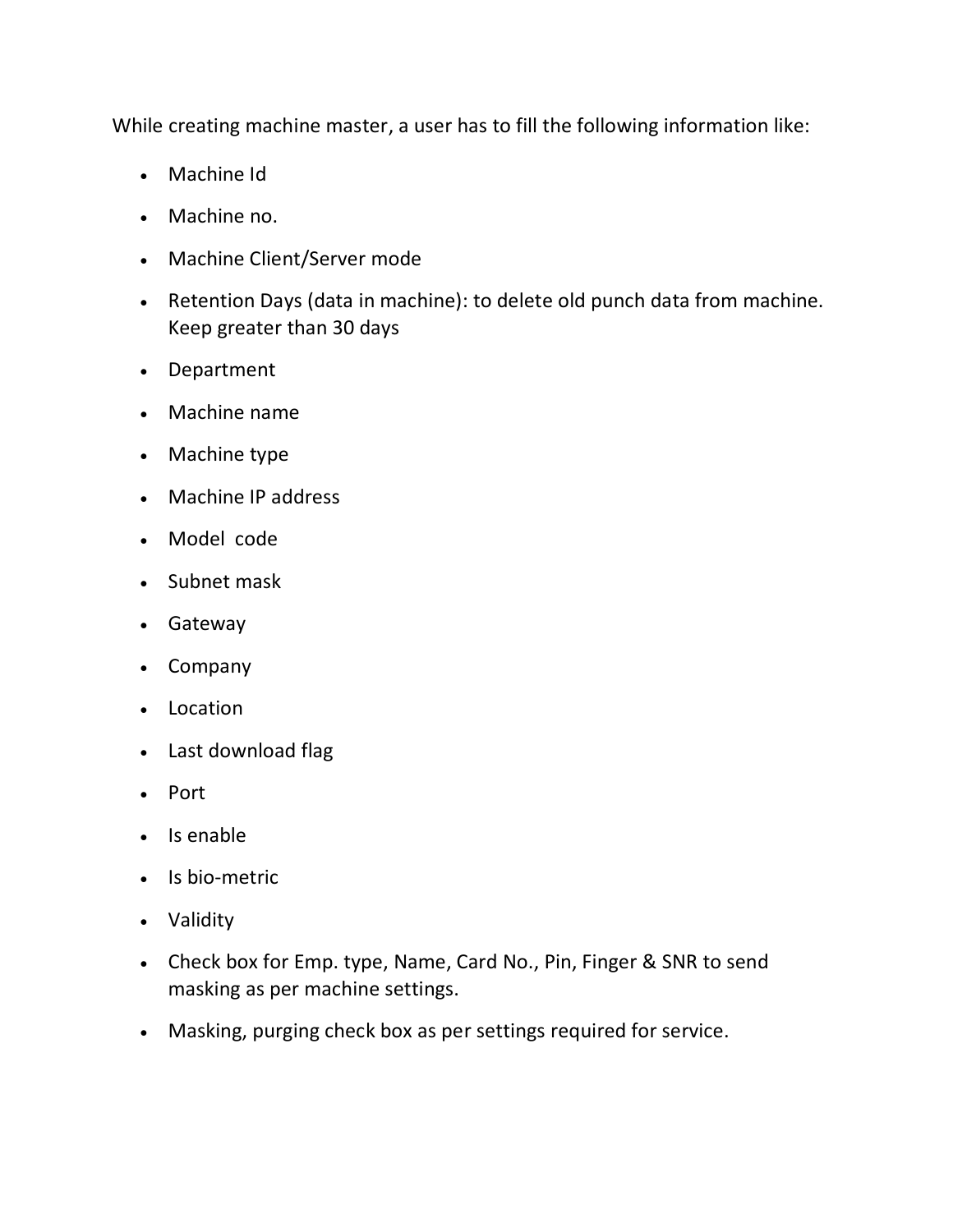| Machine Master                                   |                   |                  |                           |                |
|--------------------------------------------------|-------------------|------------------|---------------------------|----------------|
| Machine Id:                                      | 68                |                  | Machine No.: <sup>2</sup> |                |
| Machine Client/Server mode :-                    |                   | <b>Server</b>    |                           |                |
| Retention_Days(Data In Machine):                 |                   |                  |                           |                |
| Department:                                      |                   | BD Prod-Assembly |                           |                |
| Machine Name:                                    |                   |                  | Machine Type:             | Attendance     |
| Machine IP Address:                              |                   |                  | Model Code:               | Classic        |
|                                                  |                   |                  |                           |                |
|                                                  |                   |                  | Gateway:                  |                |
|                                                  | 1234              |                  | Location:                 | 10             |
|                                                  |                   | 茴                | 1065<br>Port.             |                |
|                                                  | <b>Bis Enable</b> |                  | <b>Ellis</b> Biometric    |                |
|                                                  | <b>Evalidity</b>  |                  |                           |                |
|                                                  |                   |                  |                           |                |
| Subnet Mask:<br>Company:<br>Last download flag : | <b>EmpType</b>    |                  | <b>EName</b>              | <b>ECardNo</b> |

Save Save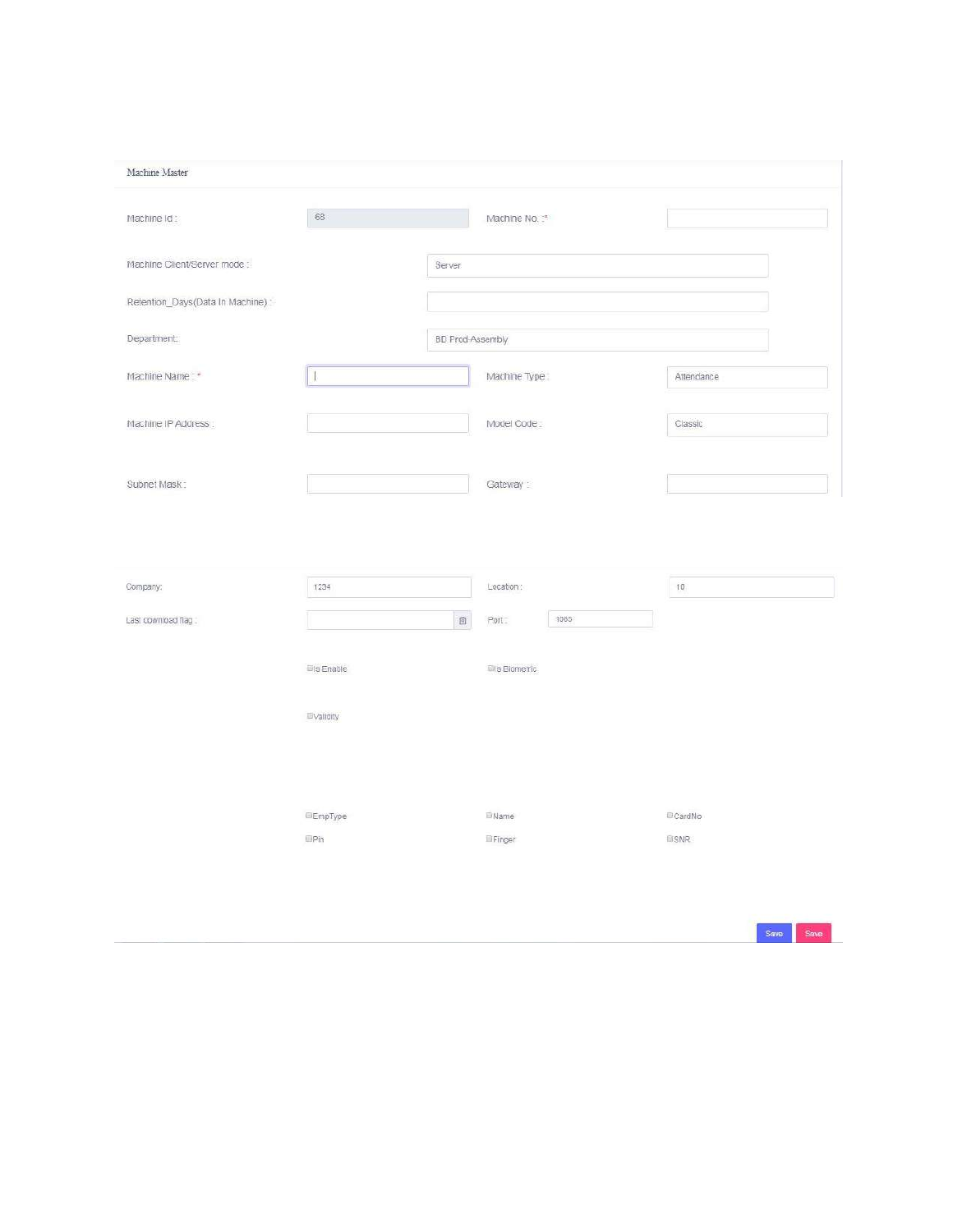### **Member Master:**

Member's information & details can be fetched by entering the fields like:

- Gym/Club Name
- Category
- Location
- SNR No. (For Card type users only)
- Card No.
- Member Name
- Check box for Registered & Unregistered.
- Member ID.
- Check box for Active & Inactive.

Please search the Member by cardNo,by Name,By GYM,By Category,By Location .

| GYM:                               |                                               | Category: |                            | Location: |  |
|------------------------------------|-----------------------------------------------|-----------|----------------------------|-----------|--|
| SNR NO:                            |                                               | CardNo:   |                            | Name:     |  |
|                                    | Ø<br>Registered                               |           | $\circ$<br>UnRegistered    |           |  |
| Search<br><u> Albanya yang per</u> | AII<br><u> Tanzania (h. 18</u><br>Ó<br>Active |           | $\circledcirc$<br>InActive |           |  |
|                                    |                                               |           |                            |           |  |

To add a new member in member master, fields are filled like: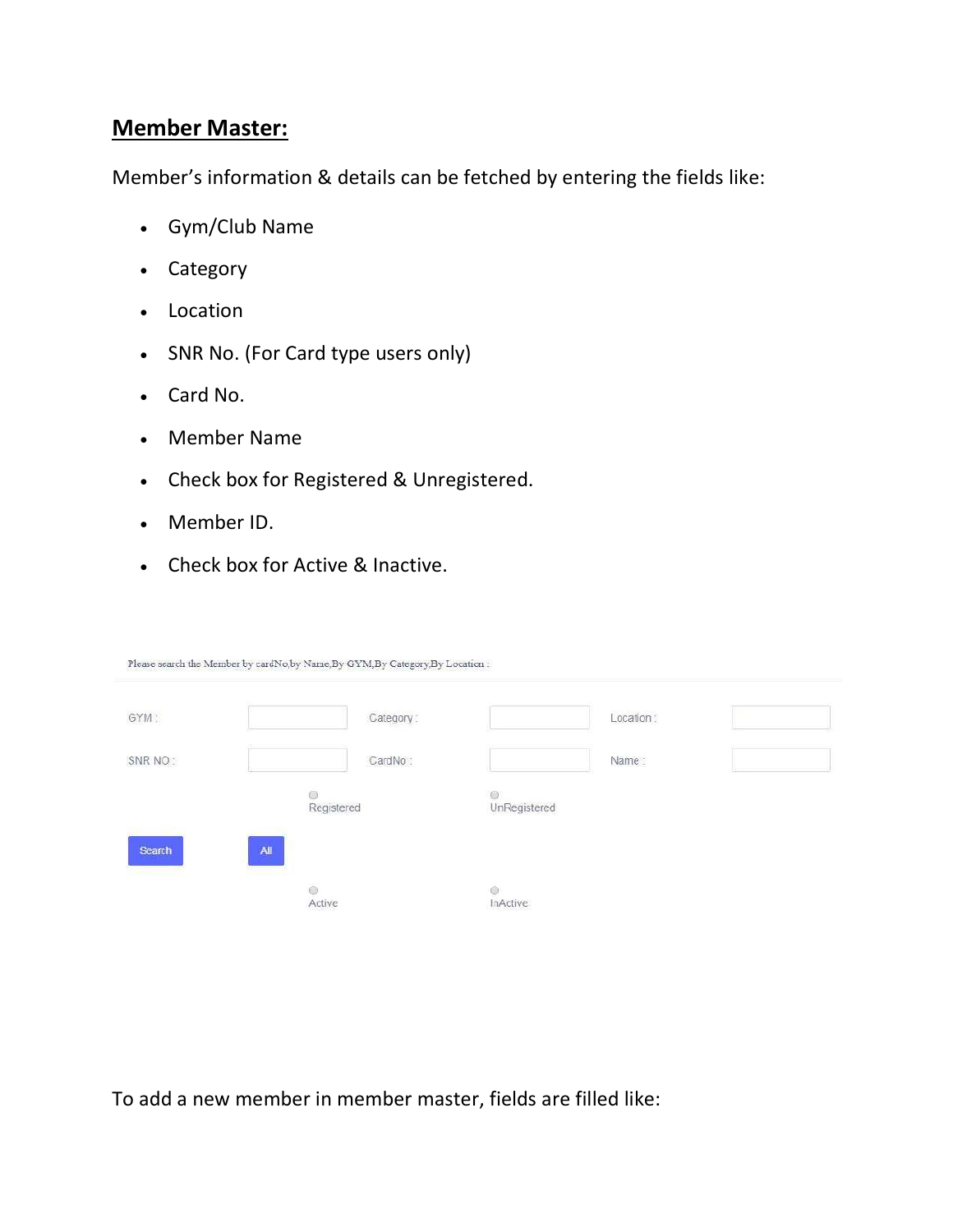- Member Id
- Member name
- Father's name
- Event type
- Fee
- Card no. /Member no.
- Snr no
- Date of joining
- Date of birth
- Lid upto
- Address
- Contact no.
- Active with check box for True, False & Unregistered
- Member type
- Gym
- Category
- Location

| Member Id:          | 1892<br>Reset Member Id                                     |           |                |
|---------------------|-------------------------------------------------------------|-----------|----------------|
| Member Name:        | Only 18 characters of Member Name will be shown in Machine. |           |                |
| Father's Name:      |                                                             |           |                |
| Event Type:"        | Select.                                                     |           |                |
| Fee:"               |                                                             |           |                |
| Card No./Member No. | Check                                                       |           |                |
|                     |                                                             |           |                |
| Shr No.: 1          | 0000000000                                                  |           |                |
| Date of Joining:    |                                                             | $\boxdot$ |                |
| Date of Birth:      |                                                             |           | (DD-MMM-YYYYY) |
| Valid UpTo:         |                                                             | $\Box$    |                |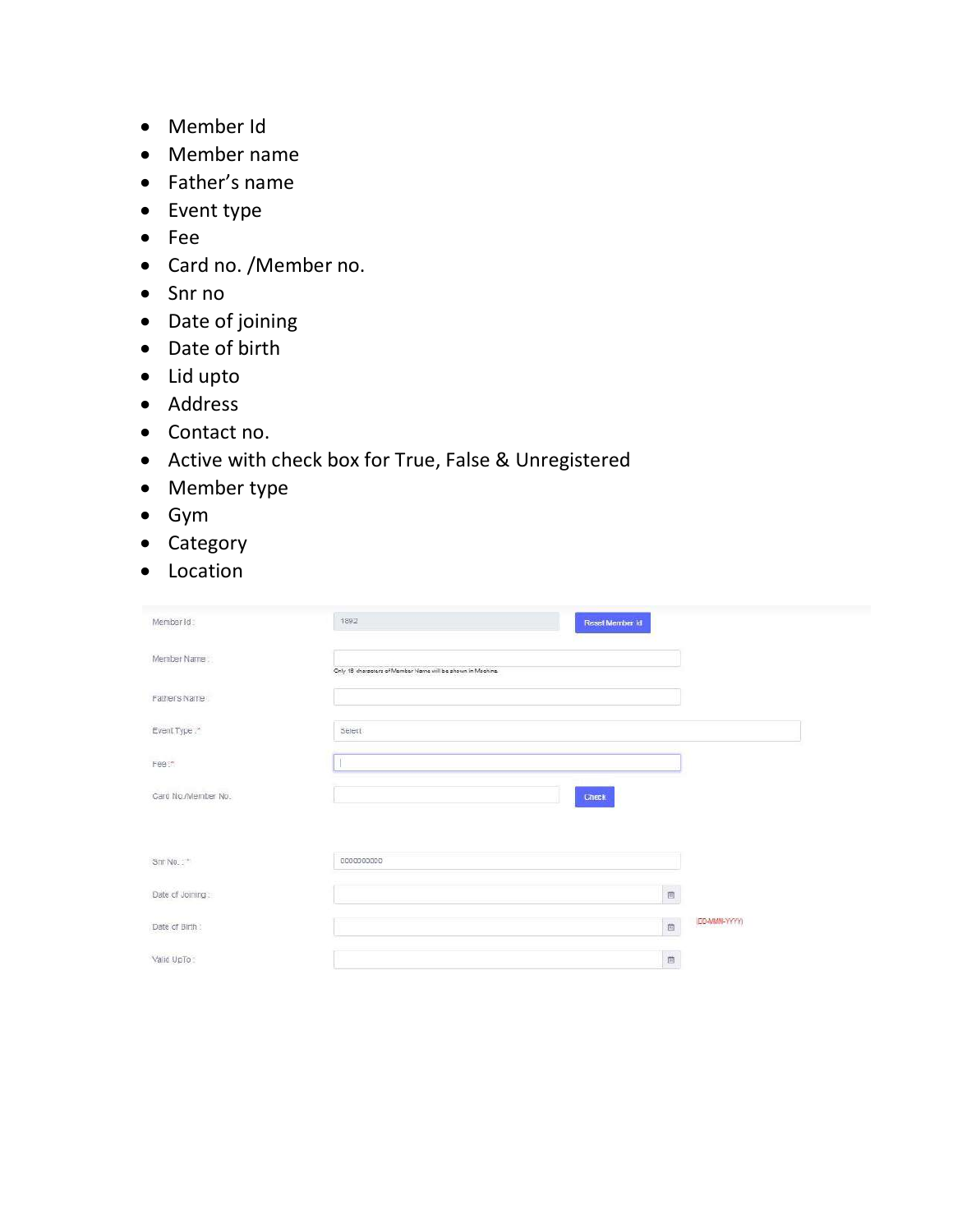| Address:     |                         |            |  |
|--------------|-------------------------|------------|--|
| Contact No.: |                         |            |  |
| Active:      | ®<br>True               | ©<br>False |  |
|              | <b>UnRegisterd</b>      |            |  |
| Member Type: | A-Cnly Finger           |            |  |
|              |                         |            |  |
| GYM:         | 1234                    |            |  |
|              |                         |            |  |
| Category:    | <b>BD Prod-Assembly</b> |            |  |
| Location     | 10:                     |            |  |

## **Event Master:**

Events can be searched with the attributes like:

- Event name
- Event id

|             | Please search the Event either by Event id or by Name: |           |        |                 |
|-------------|--------------------------------------------------------|-----------|--------|-----------------|
| Event Name: |                                                        | Event Id: | Search | $\overline{AB}$ |
|             |                                                        |           |        | <b>Add New</b>  |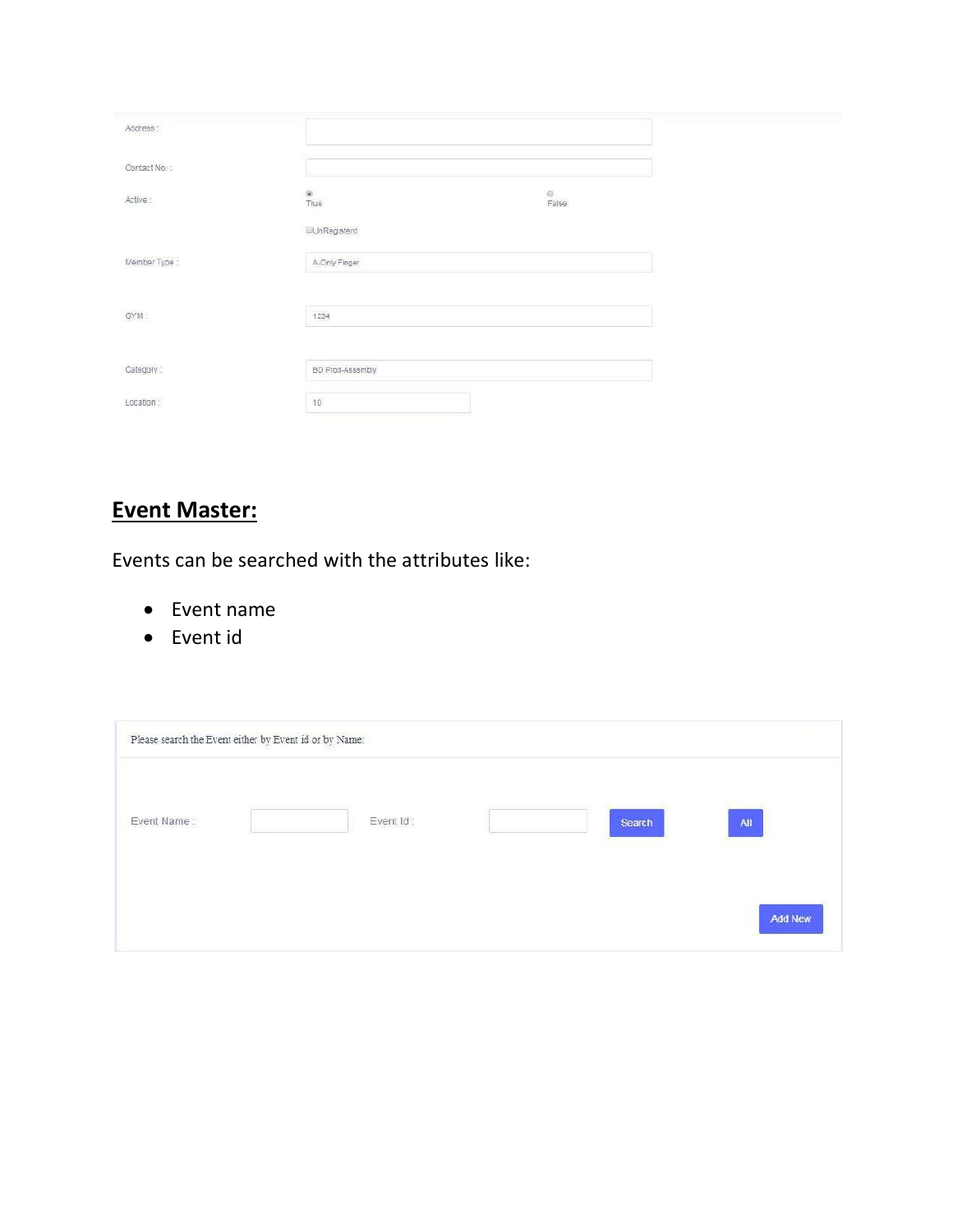To add a new event, entries to be filled are:

- Event Id
- Event Type
- Event Name
- Fee

| Event Master  |                |      |
|---------------|----------------|------|
| Event Id:     | $\overline{1}$ |      |
| Event Type: * | -Select-       |      |
| Event Name:*  |                |      |
| Fee:"         |                |      |
|               |                |      |
|               |                | Save |

## **Measurement History:**

Measurement details can be searched with:

- Name
- $\bullet$  Id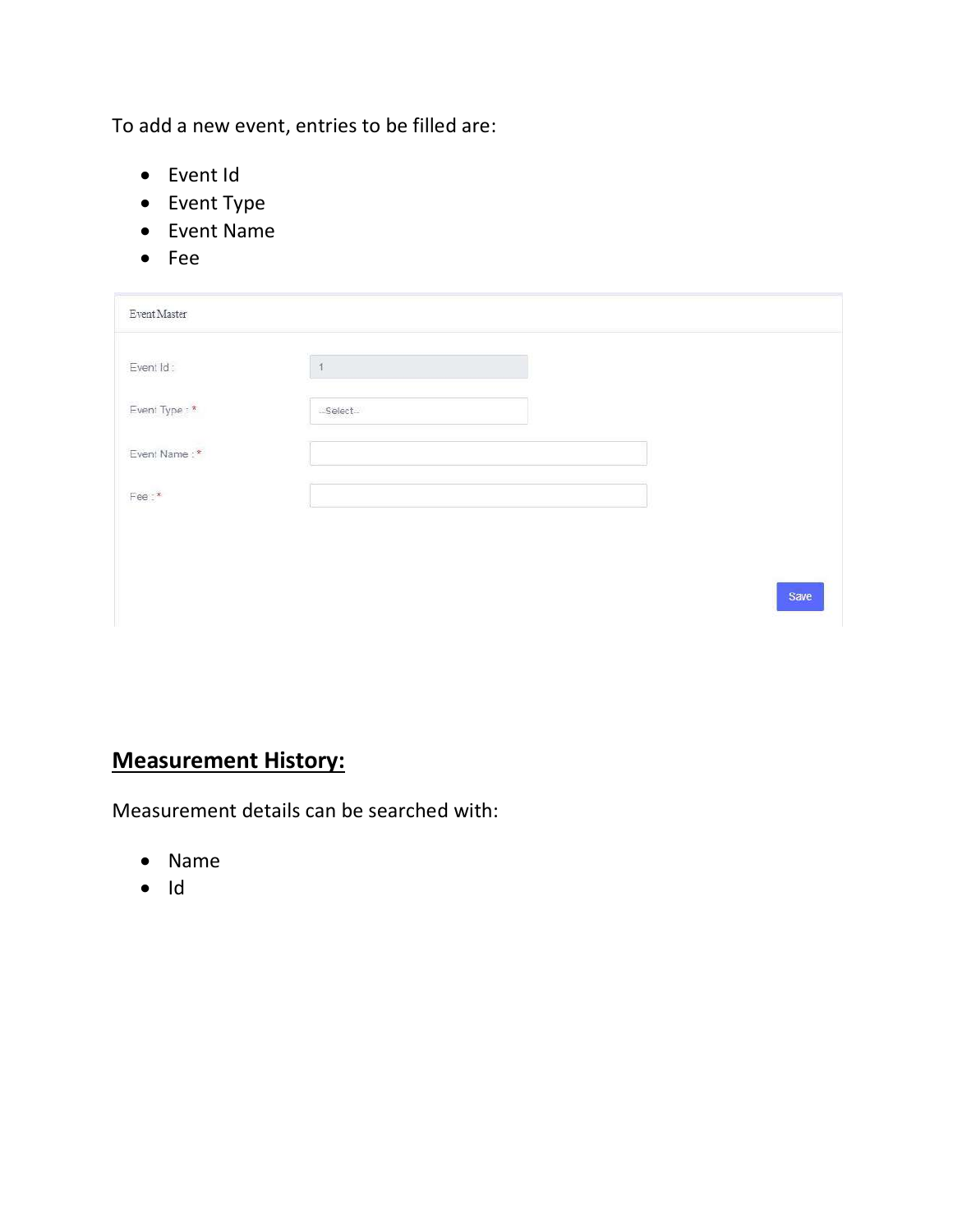|       | Please search the Name either by Member id or by Name: |     |        |                 |
|-------|--------------------------------------------------------|-----|--------|-----------------|
| Name: |                                                        | Id: | Search | $\overline{AB}$ |
|       |                                                        |     |        |                 |
|       |                                                        |     |        | <b>Add New</b>  |

To add a new measurement master, following details are required:

- Measurement id
- Member name
- Height
- Weight
- Biceps
- Triceps
- Shoulders
- Date

| Measurement Id: | $\overline{\phantom{a}}$ | Member Name: * | NoName |
|-----------------|--------------------------|----------------|--------|
| Height:         | ft.in.(cms)              | Weight:        | Kg     |
| Biceps:         |                          | Ticeps:        |        |
| Shoulder:       |                          | lnch<br>Date:  | Ö      |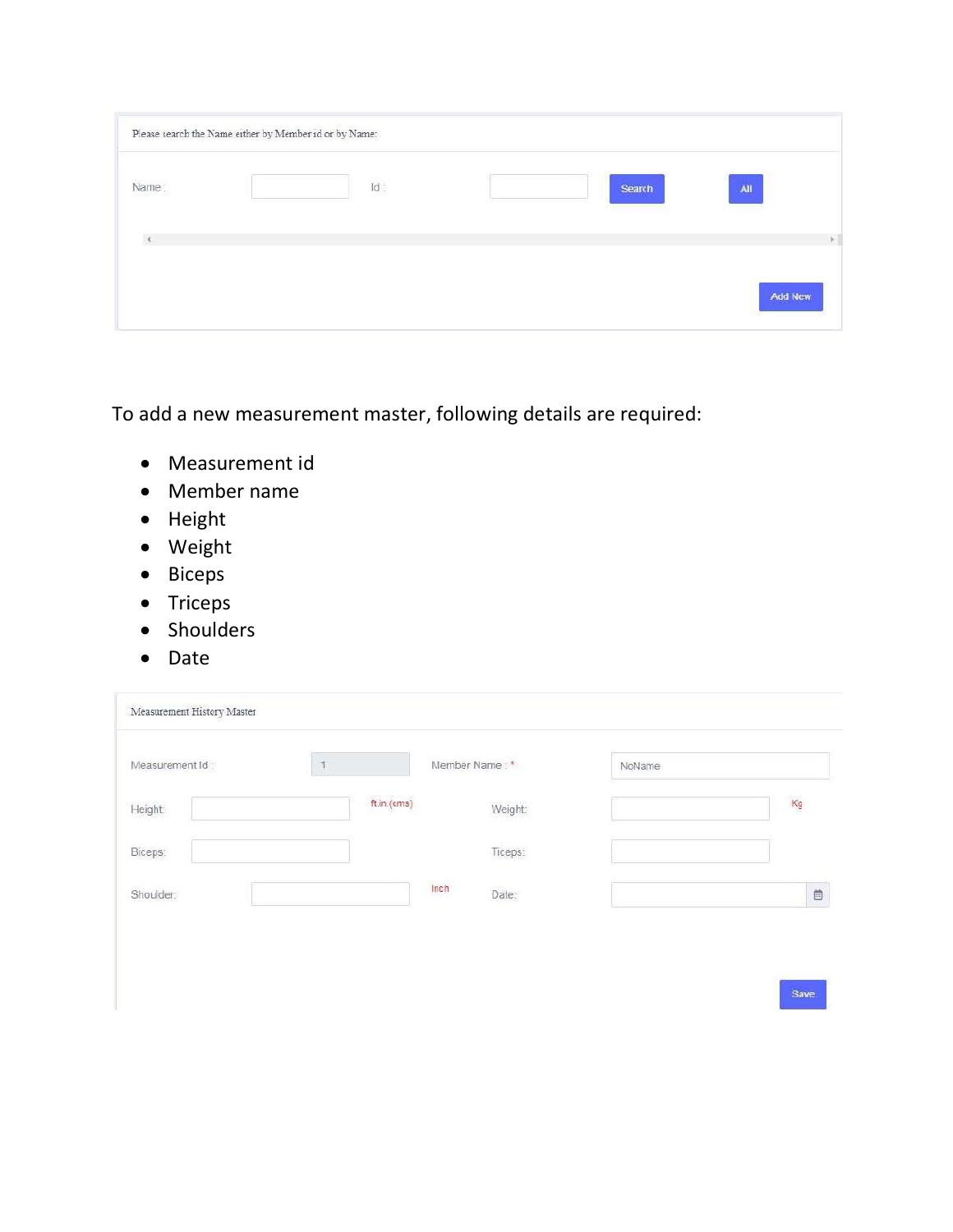## **Fee Submission:**

To search for fee details, following details are needed:

- Member name
- Member id

| Please search the Name either by Member id or by Name: |            |        |            |
|--------------------------------------------------------|------------|--------|------------|
| Member Name:                                           | Member Id: | Search | A          |
|                                                        |            |        | ×          |
|                                                        |            |        | <b>New</b> |

To add a new fee history master, details required are:

- Check box to select the option from Gym & Club
- Card no.
- Member id
- Member name
- Fee id
- Fee
- GST tax
- Date, Month & year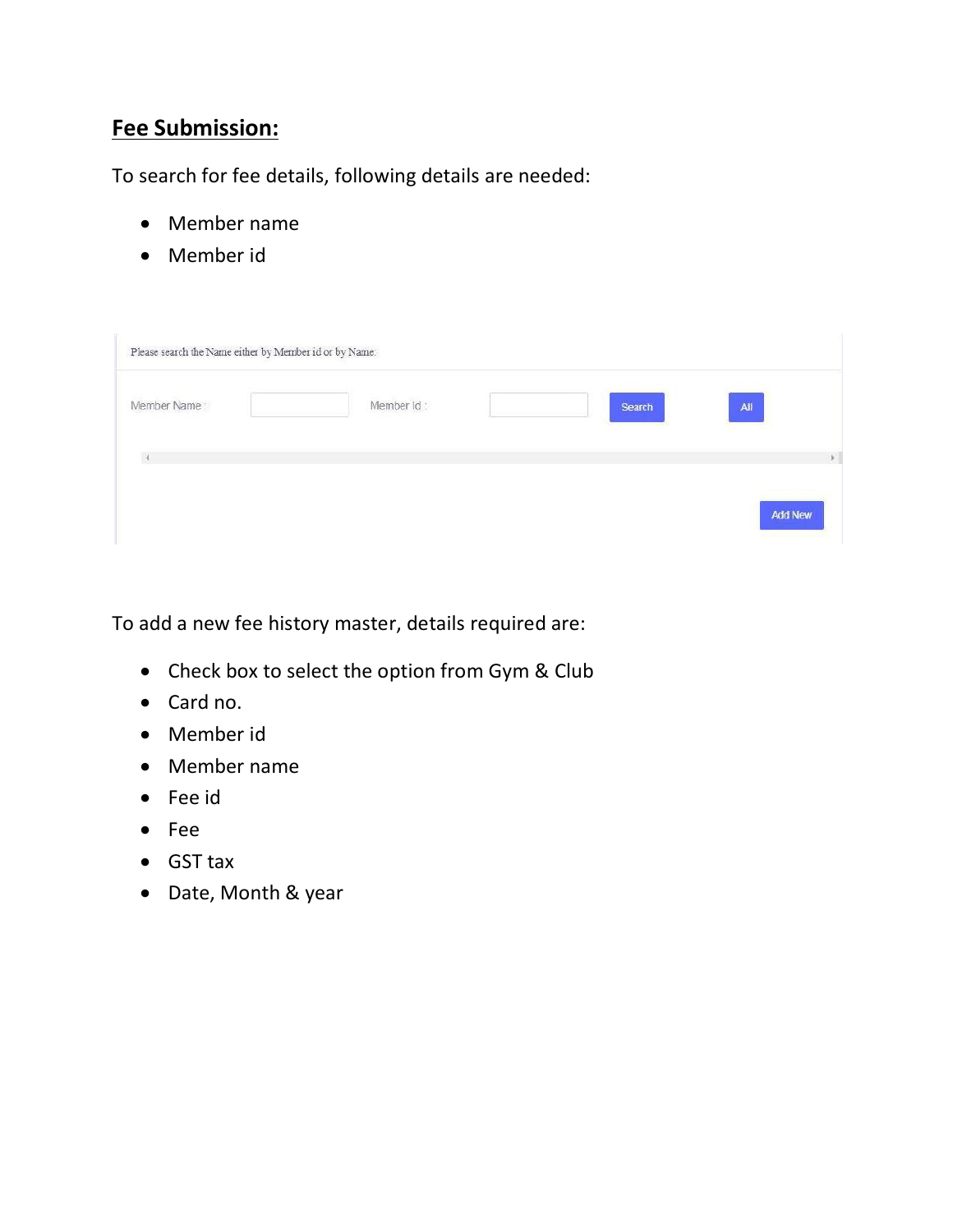| Select Event:* |            | ©ym                  |                 |         | Club   |                |      |  |
|----------------|------------|----------------------|-----------------|---------|--------|----------------|------|--|
| Card No: *     |            | Search               | Member Id:      |         | Search | Member Name: * |      |  |
| Fee Id:        | $\ddot{1}$ |                      |                 |         |        |                |      |  |
| Fee:*          |            |                      | <b>GST Tax:</b> |         |        | $(\%)$         |      |  |
| Date:          | 10/24/2019 | $\qquad \qquad \Box$ | Month:          | October |        | Year:          | 2019 |  |
|                |            |                      |                 |         |        |                |      |  |

## **Register Card/Finger:**

With this option, user can register card and finger of an employee. Select concern employee and machine and click on connect. Then click on **Finger register** for registration of finger, option *Get* **SNR** to capture the SNR of card, **card write** to write the smart card etc. After executing the exercise don't forget to disconnect the device.

| Register Card/Finger:                 |                                              |               |            |                       |
|---------------------------------------|----------------------------------------------|---------------|------------|-----------------------|
| Select Employee & machine:            |                                              |               |            |                       |
| Company:                              | Depart:                                      |               | Location:  |                       |
|                                       | ------ Common for Both Searching ----------- |               |            |                       |
| Emp Cardno:                           | Name.                                        |               | Machine No |                       |
|                                       | Search Emp                                   | Machine Name: |            |                       |
|                                       | Server Mode                                  |               |            | <b>Search Machine</b> |
| (Employee Type D & E will not shown)  |                                              |               |            |                       |
| <b>Today Register Finger Emp List</b> |                                              |               |            |                       |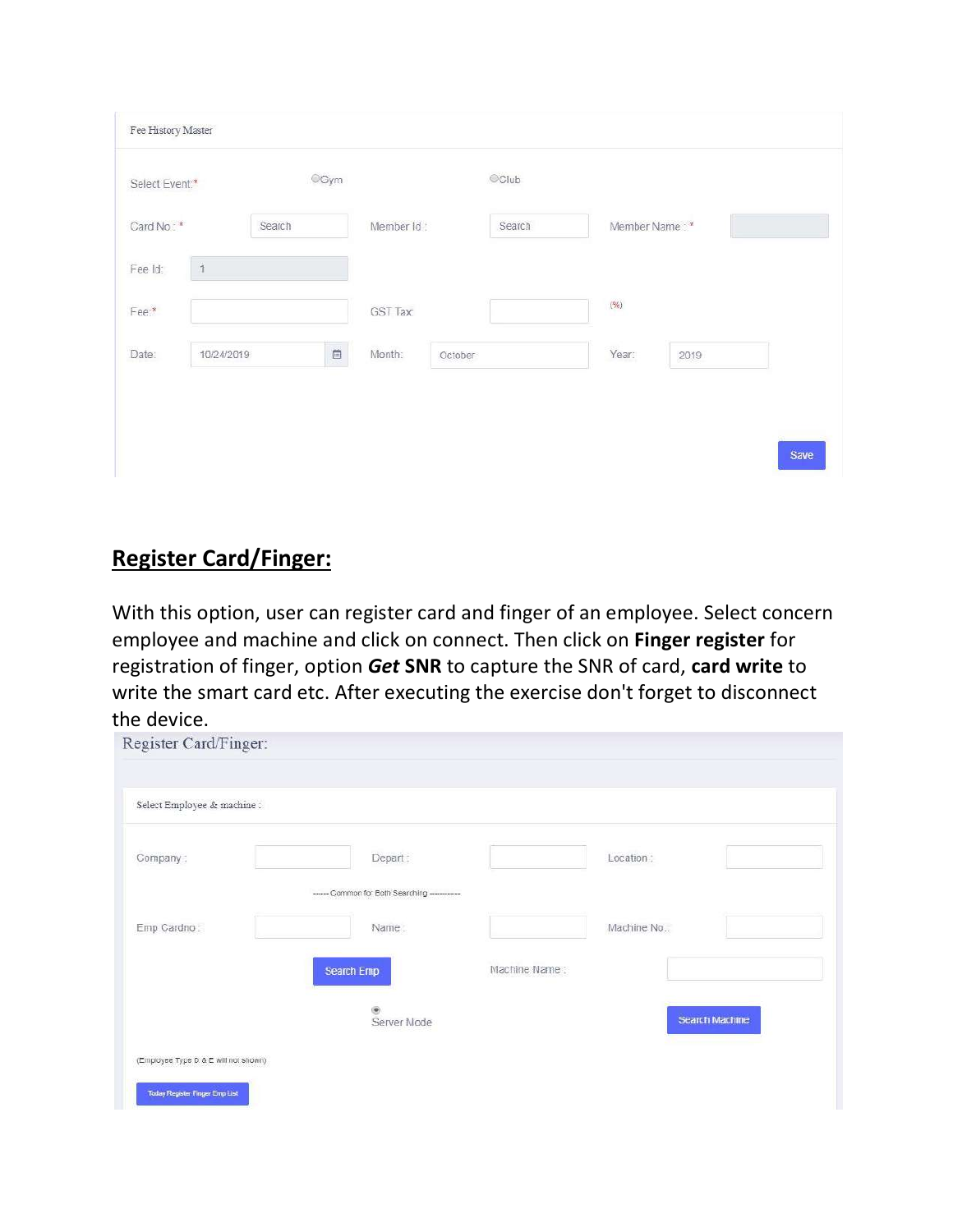|                | Emp<br>$\mathop{\rm Id}\nolimits$ | Card No Name |                       |             | ${\rm Type\,}$ Snr No | $\begin{array}{ll} \rm{Employee} \\ \rm{Finger} \end{array}$ | FinByPass              | $\Delta$                     | Action               | Machine Id | Machine No        | Machine Name | $\Delta$               |
|----------------|-----------------------------------|--------------|-----------------------|-------------|-----------------------|--------------------------------------------------------------|------------------------|------------------------------|----------------------|------------|-------------------|--------------|------------------------|
| Select         | $\overline{2}$                    | 1002         | Card with<br>finger   | F           | 0016722280 1          |                                                              | Y                      |                              | <b>Select</b>        | 67         | Finger            | Finger       |                        |
| <b>Select</b>  | $\sqrt{3}$                        | 1003         | Card With<br>Password | B           | 0019396564 0          |                                                              | $_{\rm N}$             |                              | <b>Select</b>        | 63         | Card              | Card         |                        |
| Select         | 42                                | 9999         | rtiret                | А           | 2222222222 1          |                                                              | $_{\rm N}$             |                              |                      |            |                   |              |                        |
| Select         | 43                                | 0102         | gidgsf                | $\mathbb A$ | 9999999999 1          |                                                              | $_{\rm N}$             |                              |                      |            |                   |              |                        |
|                |                                   |              |                       |             |                       |                                                              |                        | $\mathbf{v}$<br>$\mathbf{r}$ | $\mathcal{A}$        |            |                   |              | $\frac{\sigma}{\hbar}$ |
| Empld:         |                                   |              |                       |             |                       | Card No:                                                     |                        |                              |                      | Machine    |                   |              |                        |
|                |                                   |              |                       |             |                       |                                                              |                        |                              |                      |            | Connect           |              |                        |
|                |                                   |              |                       |             |                       |                                                              |                        |                              |                      |            |                   |              |                        |
|                |                                   |              |                       |             |                       |                                                              |                        |                              |                      |            |                   |              |                        |
|                |                                   |              |                       |             |                       |                                                              |                        |                              |                      |            |                   |              |                        |
| Name           |                                   |              |                       |             |                       | Mac IP                                                       |                        |                              |                      |            | <b>C8088</b>      |              |                        |
|                |                                   |              |                       |             |                       |                                                              |                        |                              |                      |            | <b>Disconnect</b> |              |                        |
| Delele Finger  |                                   |              |                       |             |                       |                                                              | <b>Finger Register</b> |                              |                      |            | <b>Get SNR No</b> |              |                        |
| Finger By Pass |                                   |              |                       |             |                       | <b>Card Write</b>                                            |                        |                              |                      |            | Finger In Card    |              |                        |
|                |                                   |              |                       |             |                       |                                                              |                        |                              | SNR No/Proximity No. |            |                   |              |                        |

## **Access Permission:**

In this menu, user will see Employee details on left side and Machine details on right side where he can assign multiple machines to an employee according to his wish.

\***Assign**: To send masking of checked employee to checked Machines.

\***Reset**: To reset any machine.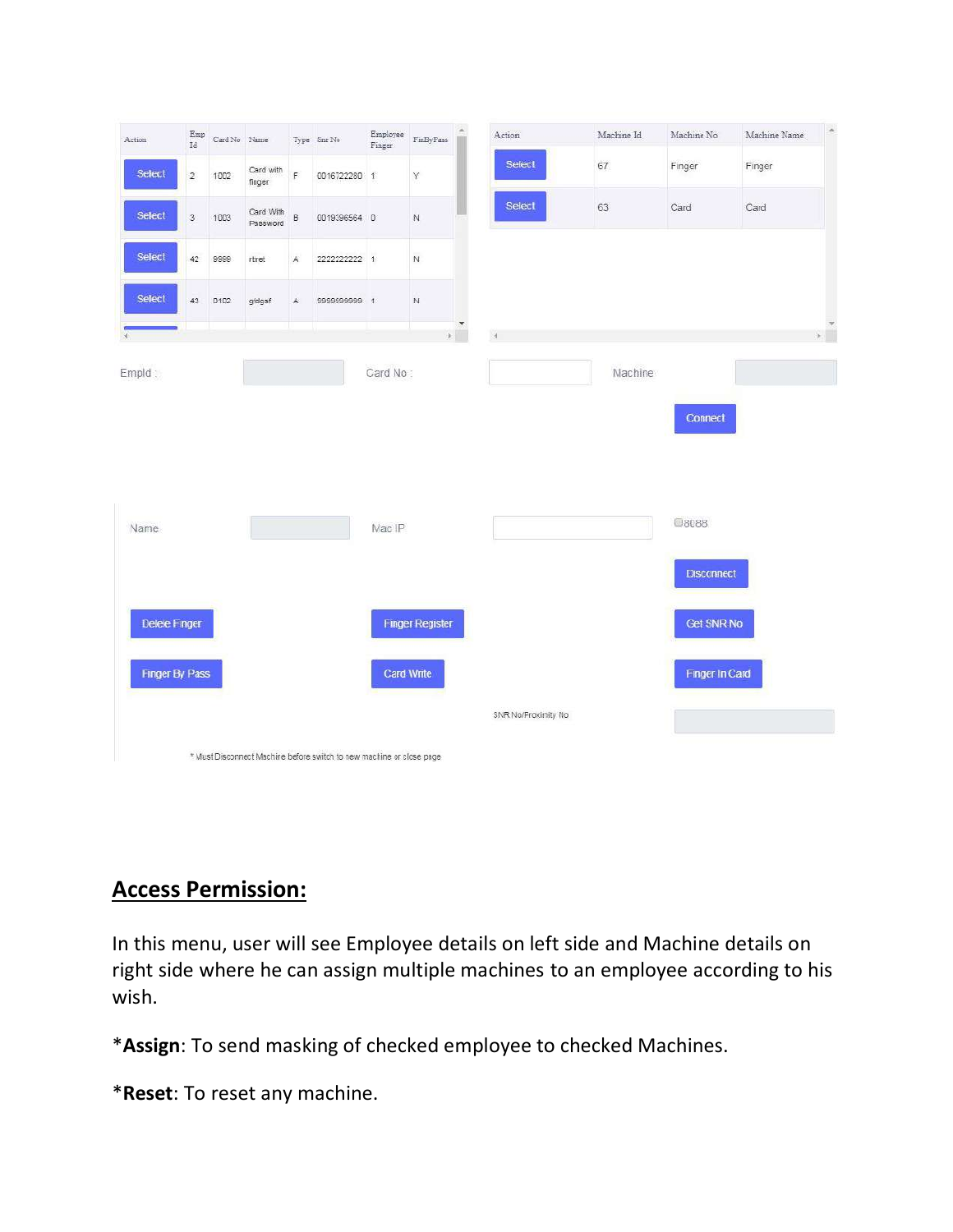\***All To All**: To send masking of all employee display in grid to assign to all machines which is displayed in machine grid.

\***Del Masking**: Delete masking of checked employee from checked Machines.

|                       |                  | Select Employee & Machines |                                                                         |                         |                |                |        |                         |
|-----------------------|------------------|----------------------------|-------------------------------------------------------------------------|-------------------------|----------------|----------------|--------|-------------------------|
|                       | Company:         |                            | Dept:                                                                   |                         | Location:      |                |        |                         |
|                       | Card No.:        |                            | Machine No:                                                             |                         |                | Search Emp     |        |                         |
|                       |                  |                            | $\langle 0 \rangle$<br>Server Mode<br>Del Masking Uncheck Machines<br>Ū |                         |                | Search Machine |        |                         |
|                       | Employee Details |                            |                                                                         |                         |                |                |        |                         |
| <b>D</b>              | EmpId            | Card No                    | Name                                                                    | Dept                    | Type           | Finger Count   |        |                         |
|                       | 1891             | RICHA1                     | Santosh                                                                 | BD Prod-Assembly        | $\mathbb A$    | $\ddot{1}$     | Report |                         |
|                       | 1890             | A001                       | Test-Amrit                                                              | <b>BD Prod-Assembly</b> | $\overline{r}$ | $\Omega$       | Report |                         |
|                       | 1889             | 00000101                   | AMan                                                                    | <b>BD Prod-Assembly</b> | F              | Ð              | Report |                         |
|                       | 1888             | Z122                       | revi                                                                    | <b>BD Prod-Assembly</b> | F              | $\circ$        | Report |                         |
| 5<br>画<br>画<br>Ð<br>D | 1887             | 00000230                   | Suraj                                                                   | <b>BD Prod-Assembly</b> | F.             | O.             | Report |                         |
|                       | 1886             | 00090024                   | K Shanmugapriyan                                                        | <b>BD Prodn</b>         | F              | $\circ$        | Report |                         |
| 回<br>O                | 1885             | 00090023                   | P Govindarsju                                                           | EG Prodn                | F              | $\overline{0}$ | Report |                         |
|                       | 1884             | 00090020                   | SS Shanmugasundar                                                       | Purhcase                | F              | $\circ$        | Report |                         |
| ö<br>$\Box$           | 1883             | 00000289                   | Deepsk                                                                  | EG Prod-Machining       | ε              | O.             | Report |                         |
| o                     | 1882             | 00090022                   | B Ananda Narasimhan                                                     | Factory-ADMIN           | B              | $\circ$        | Report | $\mathbb{E}[\,\cdot\,]$ |





Machine Details

| <b>Readerson N.T.</b>    | Markins 18<br>and the con- | Machine Name   |                             |
|--------------------------|----------------------------|----------------|-----------------------------|
| <b>Tongs</b><br>- 882 E. |                            | <b>Connect</b> | Report                      |
| .<br>Card                | - 334                      | Card           | Report<br><b>CONTRACTOR</b> |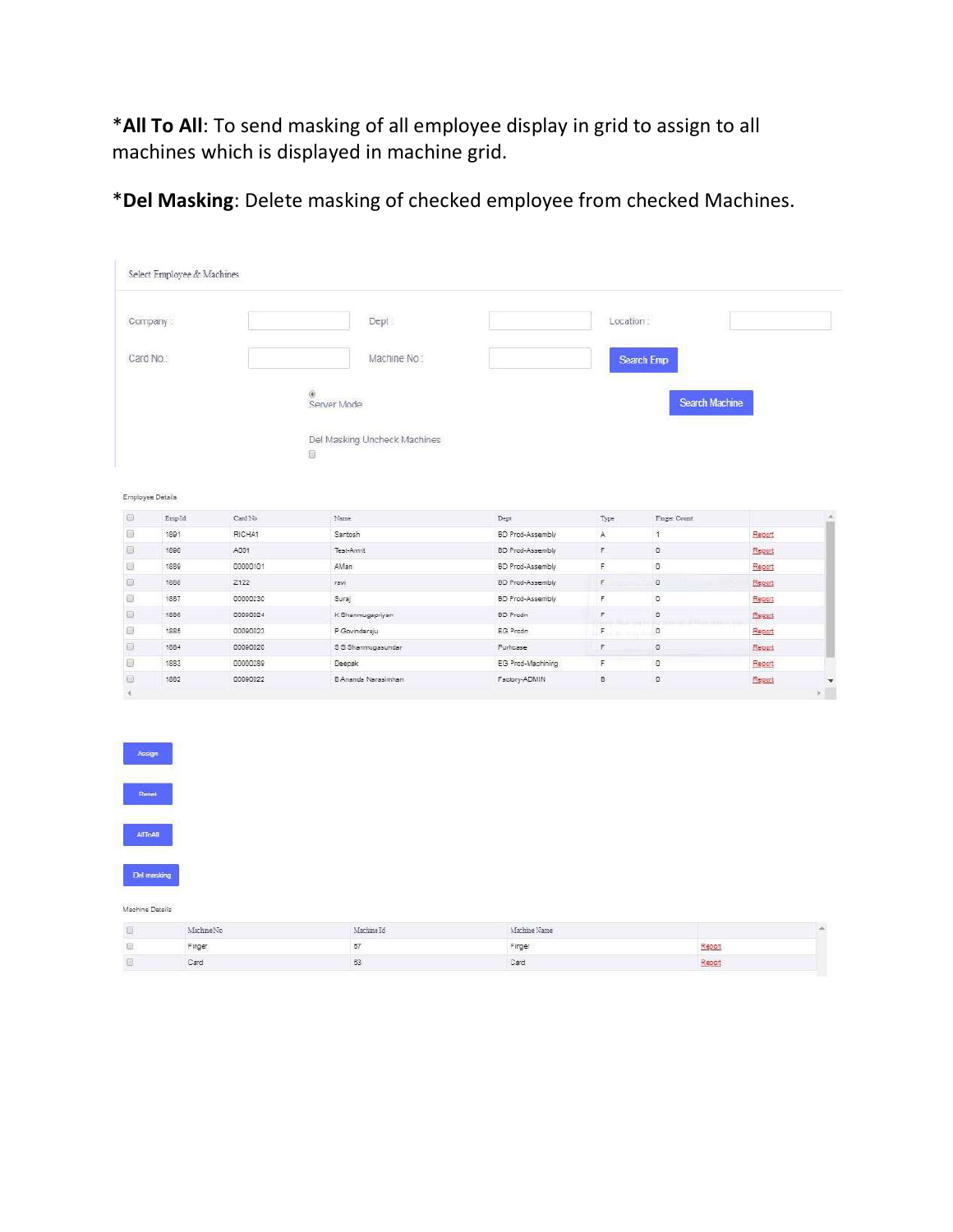## **Machine Status:**

Connection /disconnection status of machines can be easily seen. Machine-wise date, up to which data has been sync with database, can be seen. Attributes can be searched like:

- Machine name
- Machine no.
- Location
- Company
- Department

| Select Machine Status |               |                |                                     |                   |                                                                                                                                                                                                                                                |                     |          |
|-----------------------|---------------|----------------|-------------------------------------|-------------------|------------------------------------------------------------------------------------------------------------------------------------------------------------------------------------------------------------------------------------------------|---------------------|----------|
| Machine Name:         |               |                | Machine No:                         |                   | Location:                                                                                                                                                                                                                                      |                     |          |
| Company:              |               |                | Department:                         |                   | <b>All of the company of the company of the company of the company of the company of the company of the company of the company of the company of the company of the company of the company of the company of the company of the </b><br>Search |                     |          |
| Machine No.           | Machine Name: | IS HOLD        | and the company's com-<br>IS ENABLE | LastDounload Flag | Cornect Time                                                                                                                                                                                                                                   | Disconnact Time     | $\Delta$ |
| Card                  | Card          | $\overline{N}$ | $\mathbf{Y}$                        | 181016            | 2017-02-10 12:15:51                                                                                                                                                                                                                            | 2016-09-28 11:14:17 |          |
| Finger                | Finger        | $\mathbb{N}$   | Y                                   | 141016            | 2017-02-10 12:15:35                                                                                                                                                                                                                            | 2016-09-26 14:45:19 |          |

## **User Permissions:**

A user can create new user to access this software as per rights assigned. A user can be of three types such as:

- Employee/User
- Human resource(HR)
- Admin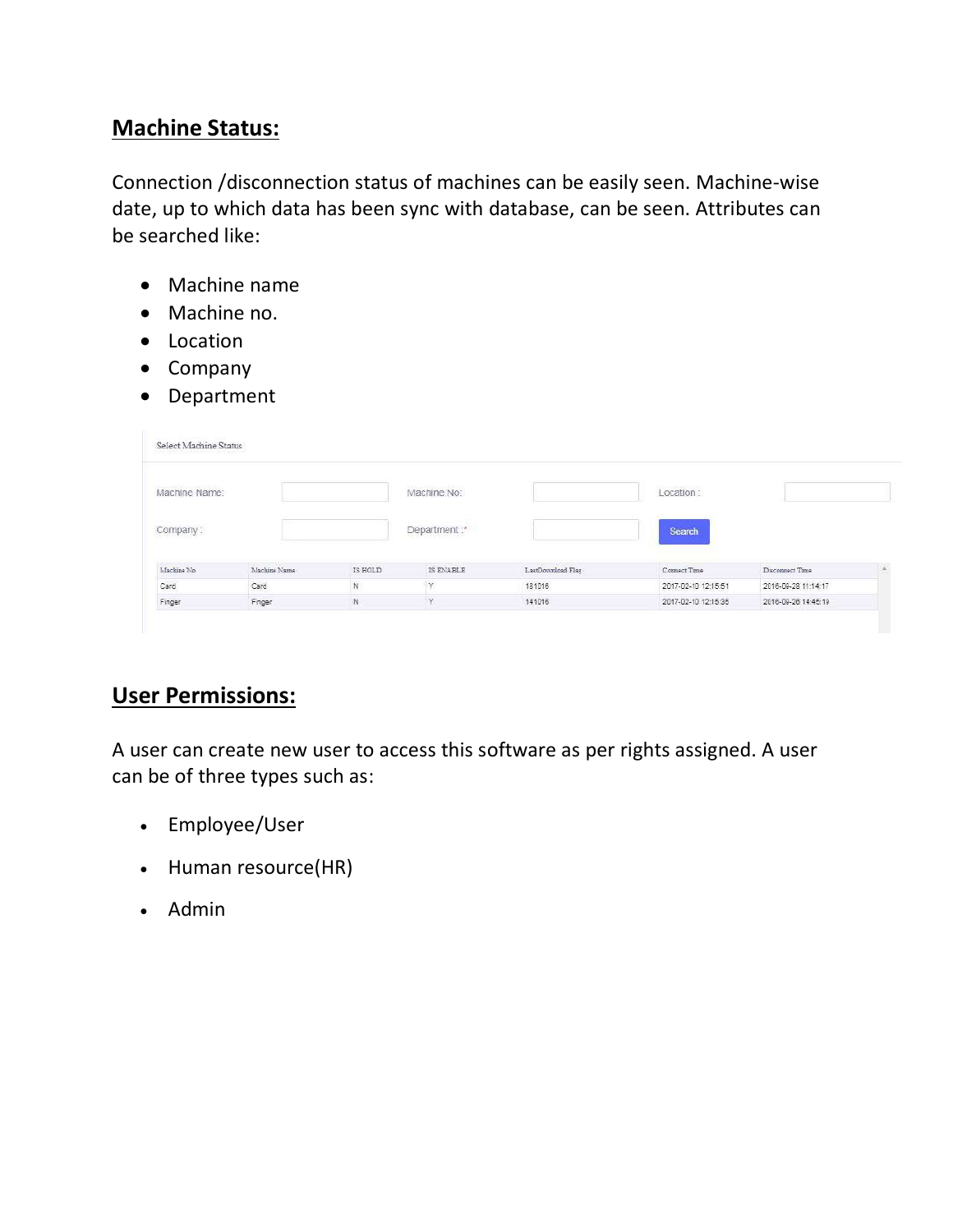In user permissions page, while creating new user he will be assigned permissions accordingly. A user will be created by filling some details such as:

- User Type
- User id
- Login id
- User name
- Password
- Confirm password

After that please mark check on privileges for which he/she is authorized to.

| Login Id:                 |        | user Name:      |               |  |
|---------------------------|--------|-----------------|---------------|--|
|                           | Search | $\mathbf{All}$  |               |  |
|                           | LogmId | $\mathrm{Name}$ | UserType      |  |
| 市<br>$\overrightarrow{a}$ | Admin  | Admin           | $\mathcal{A}$ |  |
|                           |        |                 |               |  |

| User Master<br>and the first control of the |    |          |              |
|---------------------------------------------|----|----------|--------------|
| User Type:                                  | HR | User Id. | $\mathbf{2}$ |
|                                             |    |          |              |
| Login Id: *<br>User Name:                   |    |          |              |
| Password:*                                  |    |          |              |
| Contin Password.*                           |    |          |              |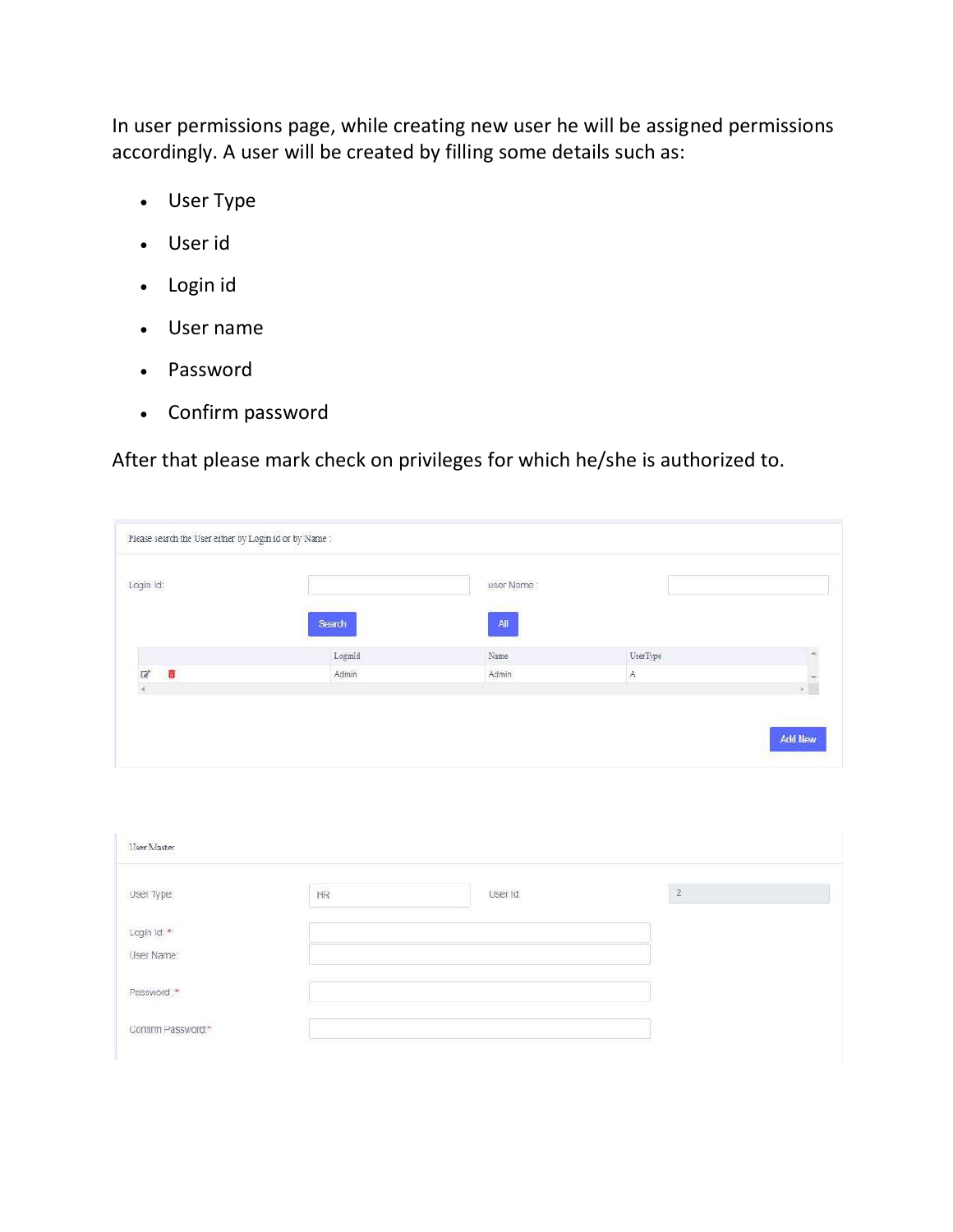



|                                     |             | <b>USER PERMISSIONS</b>                 |                 |                            |
|-------------------------------------|-------------|-----------------------------------------|-----------------|----------------------------|
| Page                                | <b>ONFW</b> | EFDIT                                   | <b>DIDELETE</b> |                            |
| Company Master:                     |             | he                                      | 6               | <b>ELAccess Permission</b> |
| Category Master:                    |             | 63                                      | B               | Change Password            |
| Location Master:                    |             | $\bigoplus$                             | $^{(0)}$        | Query Analyzer             |
| Employee Master                     |             | O)                                      | $\Box$          | Report                     |
| 52<br>Machine mater:                |             | 63                                      | $\Box$          | Register Card/Finger       |
| Measurement<br>Mester               | 上面          | e                                       | $\Box$          | <b>MachineStatus</b>       |
| Fee Submission:<br>User Permission: |             |                                         |                 |                            |
|                                     |             | ViewAttendance Console Master Time Zone |                 |                            |

Save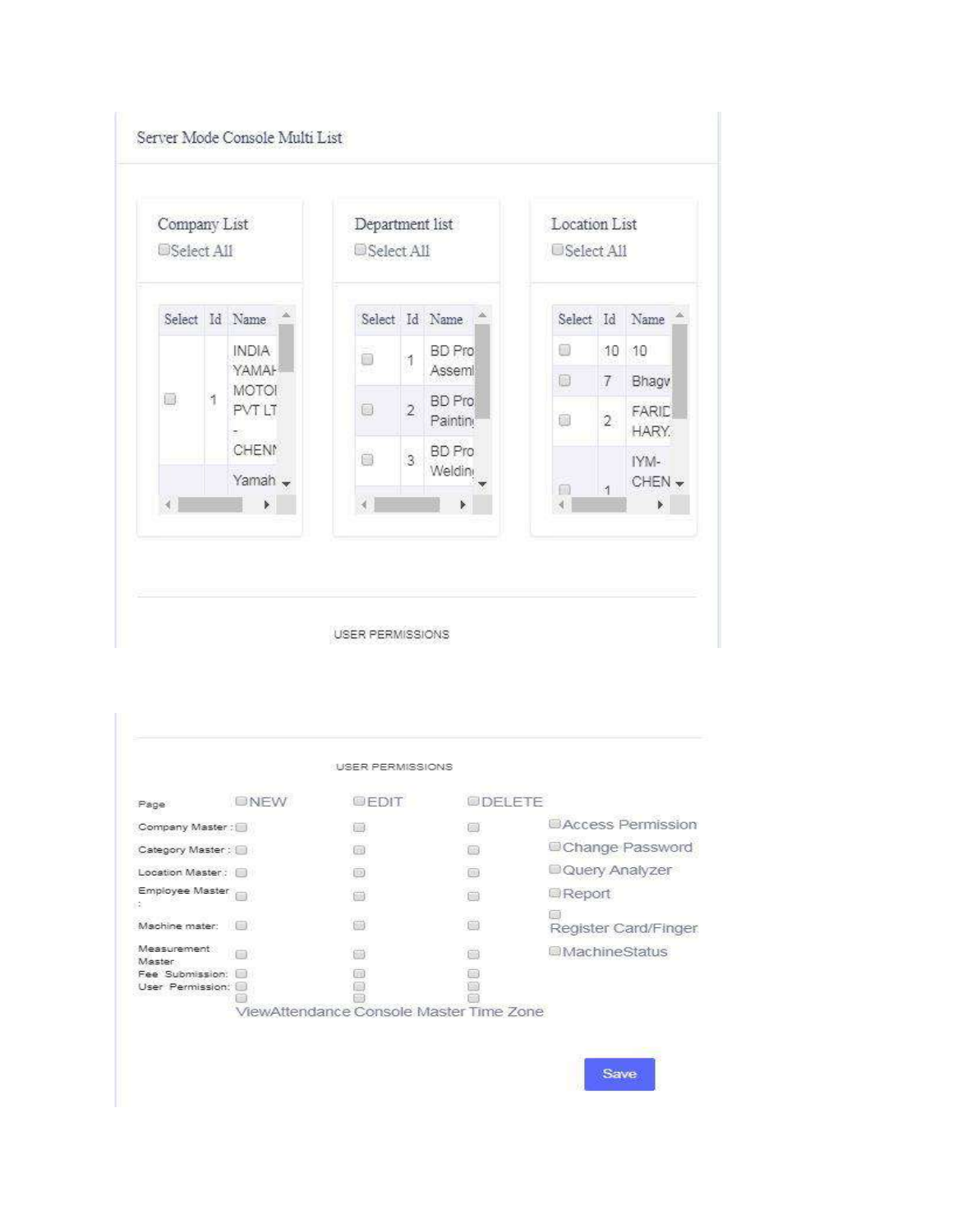## **Query Analyzer:**

In Query Analyzer menu, user will check back-end record accordingly.

| Submit | History | Transaction | Tables | Machines | Pending Upd Logs |  |
|--------|---------|-------------|--------|----------|------------------|--|
|        |         |             |        |          |                  |  |
|        |         |             |        |          |                  |  |
|        |         |             |        |          |                  |  |
|        |         |             |        |          |                  |  |
|        |         |             |        |          |                  |  |
|        |         |             |        |          |                  |  |

## **View Attendance:**

You can see the punches available for a card no. A no. of search criteria to filter the record has been added. You can also export this record in Excel.

| Company.    |    | Department: |                                               | Location: |                                   |
|-------------|----|-------------|-----------------------------------------------|-----------|-----------------------------------|
| Card No.:   |    |             | Name:                                         |           |                                   |
| Punch From: |    |             | $\qquad \qquad \  \  \, \boxdot$<br>Punch To: |           | $\Box$                            |
| Machine No: |    |             | Machine Name:                                 |           | $\mathbb{A}\mathbb{I}$            |
| Punch Type: | AI |             |                                               |           |                                   |
|             |    |             |                                               |           | <b>View Punch</b><br>Export Excel |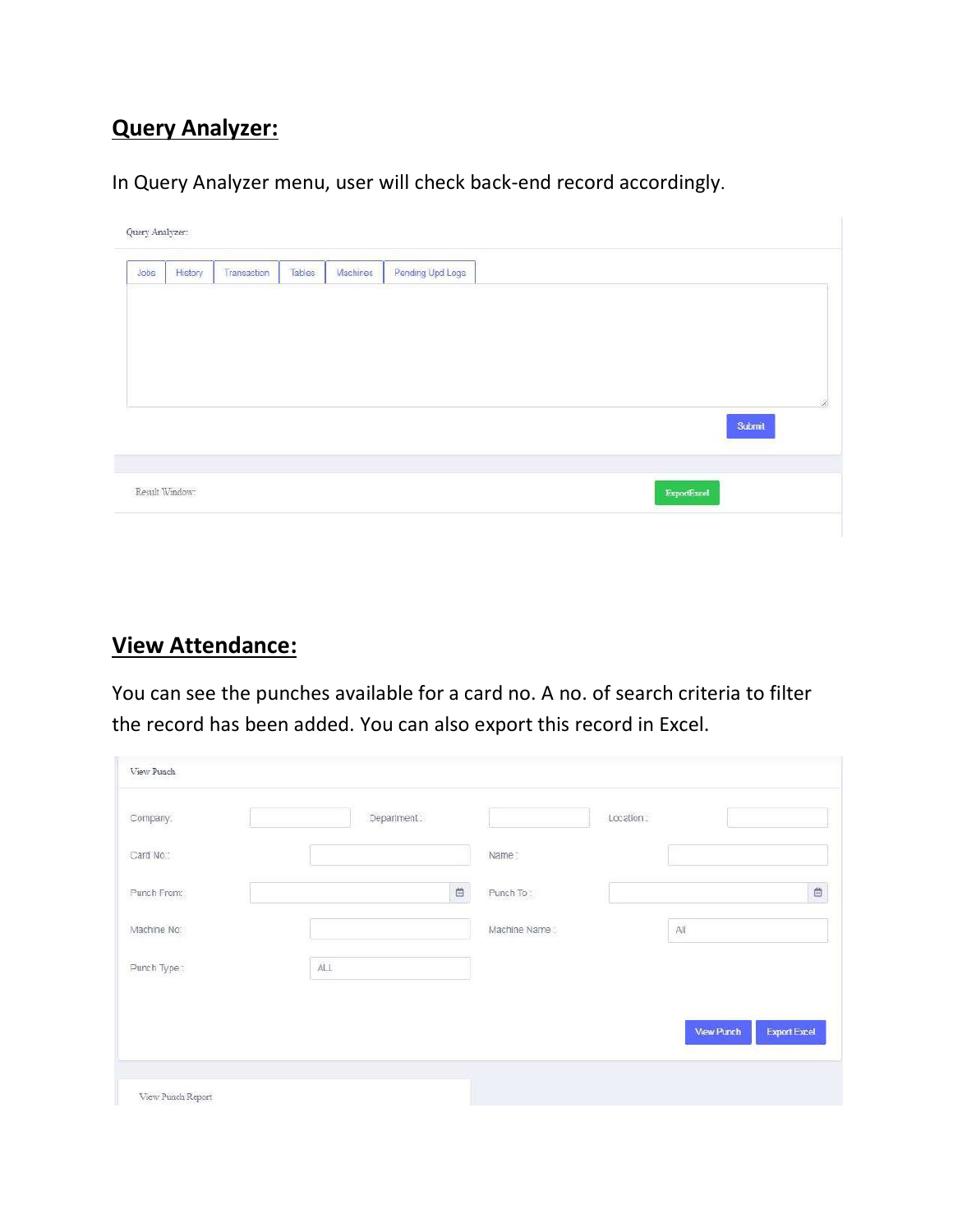## **Change/Forget Password:**

In change/forget password menu there are basically two options i.e. Change Password & Forget Password. In **change password,** a user can change their old password and generate a new password. In **Forget Password**, if a user has forgotten his password then they can get his forgotten password by entering his login id.

For ex:-If the login id of an user is "Summit" and his password is "Data Capture" and he has forgot his password, then he will enter his login id in forgot password panel and after submitting his request his password will be reset according to his login id which means that "Summit" would be his default password and his login id is "Summit" as well. Now after getting his default password i.e. "Summit", he can change his password through change password panel.

| Login Id             | Admin  |
|----------------------|--------|
| Old Password         |        |
| New Password         |        |
| Confirm New Password |        |
|                      | Change |
| Forgot Password      |        |
| Login Id             |        |
|                      | Reset  |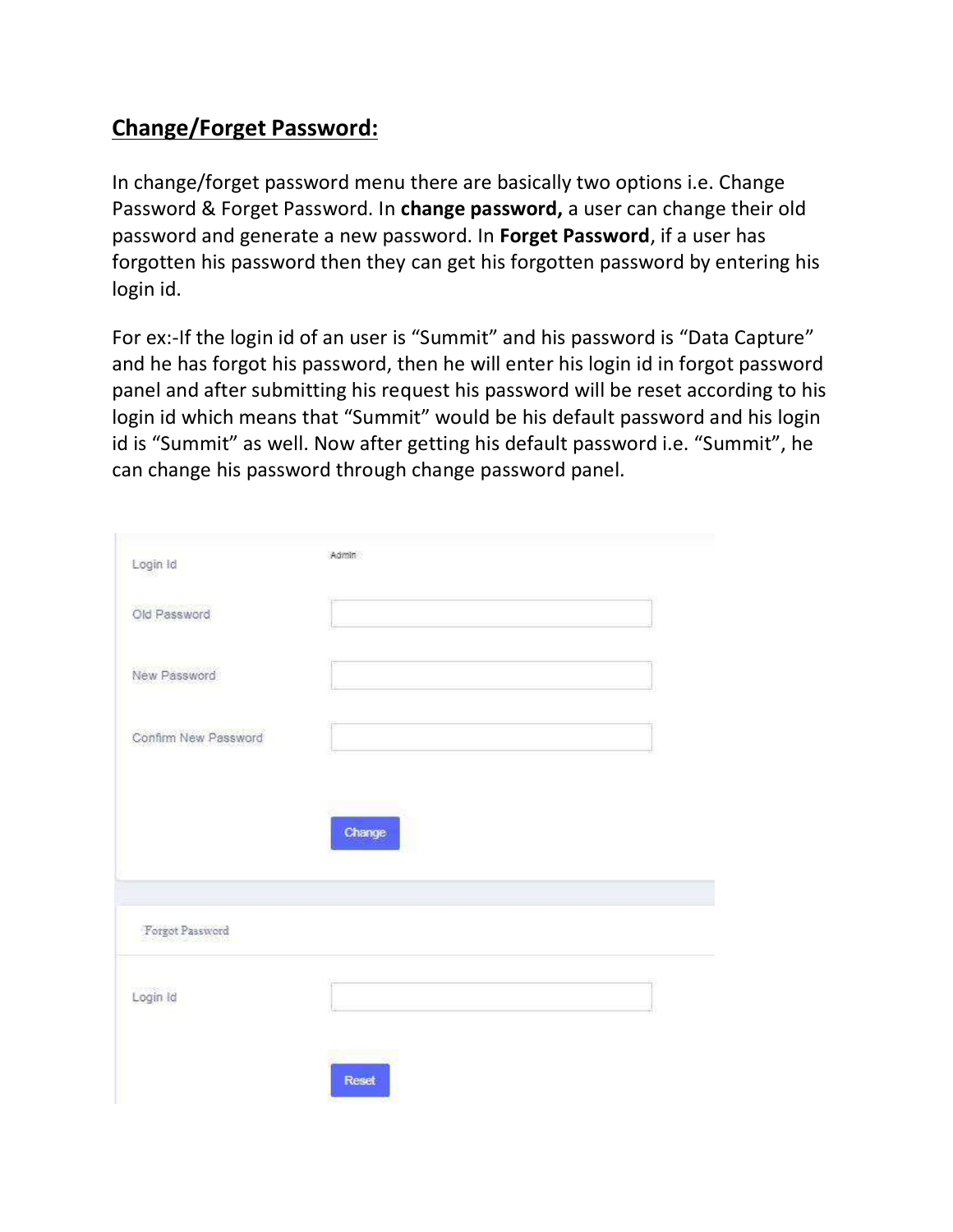## **Finger Setup:**

Through this option fingers enrolled in device can be downloaded back to software. For this select the machine and connect. After this, click on Get List. Mark check on concern member and click on Download. Member id will be created in member master and fingers will be downloaded.

| Company:      |                 | Depart:                                                              |        | Location :     |     |
|---------------|-----------------|----------------------------------------------------------------------|--------|----------------|-----|
|               |                 | * Must Disconnect Machine before switch to new machine or close page |        |                |     |
| Machine No.:  |                 | Machine Name:                                                        |        | Search Machine |     |
|               | $\mathbf{M}$ Id | $\rm M\,Na$                                                          | M Name | M.D            |     |
|               |                 |                                                                      |        |                |     |
| Select        | $67$            | Finger                                                               | Finger | 192.155.0.48   |     |
| Select        | 63              | Card                                                                 | Card   | 192.168.0.73   |     |
|               |                 |                                                                      |        |                |     |
|               |                 |                                                                      |        |                |     |
|               |                 |                                                                      |        |                |     |
| $\mathcal{A}$ |                 |                                                                      |        |                | . T |

## **Reports:**

Reports will be available under below heading:

**Daily Presence Report:** List of members that are preset on a particular date.

**Monthly Presence Report**: Members monthly report.

**Expiry Information**: List of Members with membership expiry detail.

**Mail Setup:** Configure the mail settings through this menu. Auto- mail will be sent to members prior some days of their validity expires.